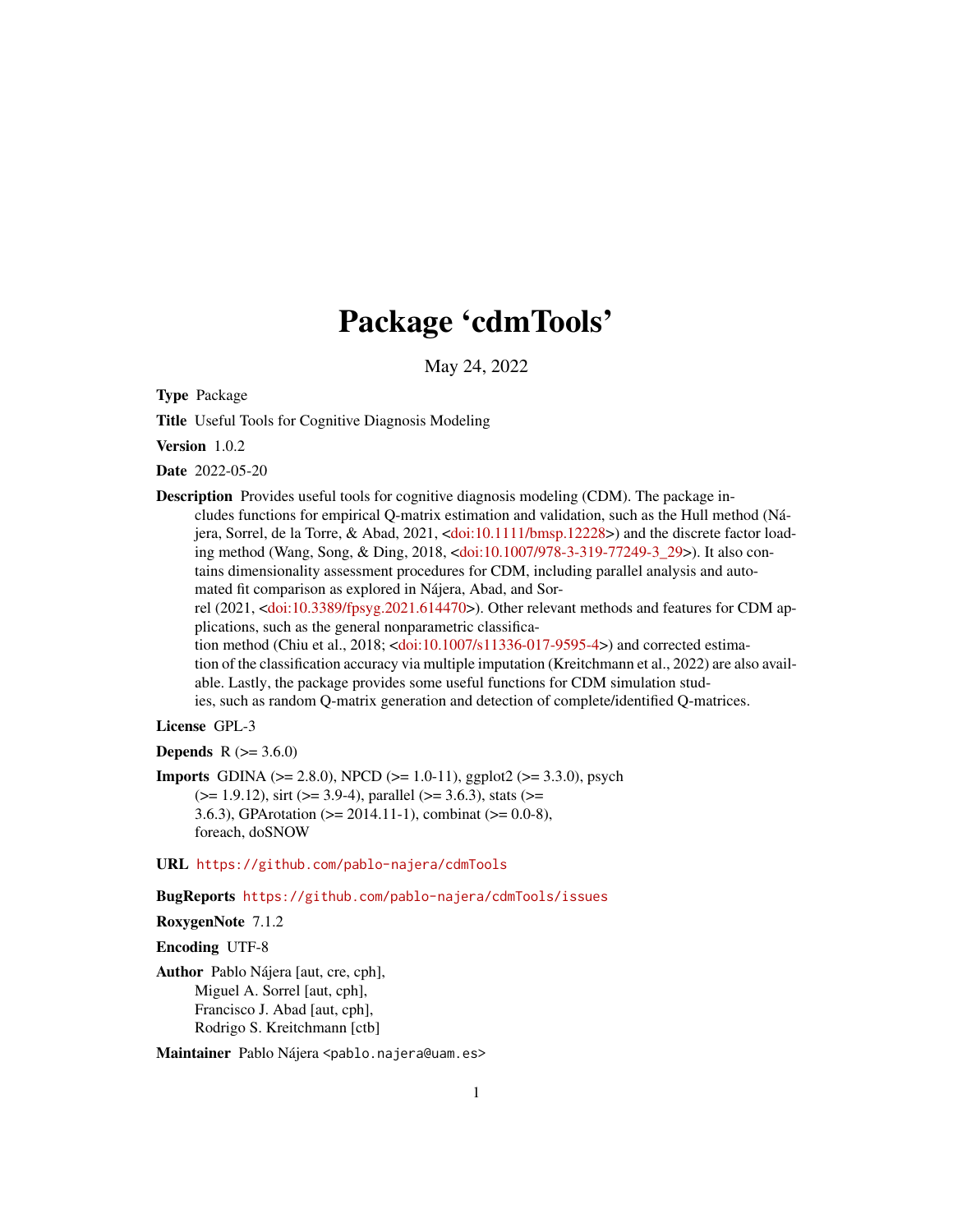<span id="page-1-0"></span>NeedsCompilation no Repository CRAN Date/Publication 2022-05-24 11:00:15 UTC

## R topics documented:

#### **Index** [20](#page-19-0)

CA.MI *Calculate corrected classification accuracy with multiple imputation*

## Description

This function calculates the test-, pattern-, and attribute-level classification accuracy indices based on integrated posterior probabilities from multiple imputed item parameters (Kreitchmann et al., 2022). The classification accuracy indices are the ones developed by Iaconangelo (2017) and Wang et al. (2015). It is only applicable to dichotomous attributes. The function is built upon the CA function from the GDINA package (Ma & de la Torre, 2020).

## Usage

```
CA.MI(fit, what = "EAP", R = 500, n.core = 1, verbose = TRUE, seed = NULL)
```

| fit     | A G-DINA model fit object from the GDINA package (Ma & de la Torre, 2020).                 |
|---------|--------------------------------------------------------------------------------------------|
| what    | What attribute estimates are used? The default is "EAP".                                   |
| R       | Number of bootstrap samples and imputations. The default is 500.                           |
| n.cores | Number of processors to use to speed up multiple imputation. The default is 2.             |
| verbose | Show progress. The default is TRUE.                                                        |
| seed    | A seed for obtaining consistent results. If NULL, no seed is used. The default is<br>NULL. |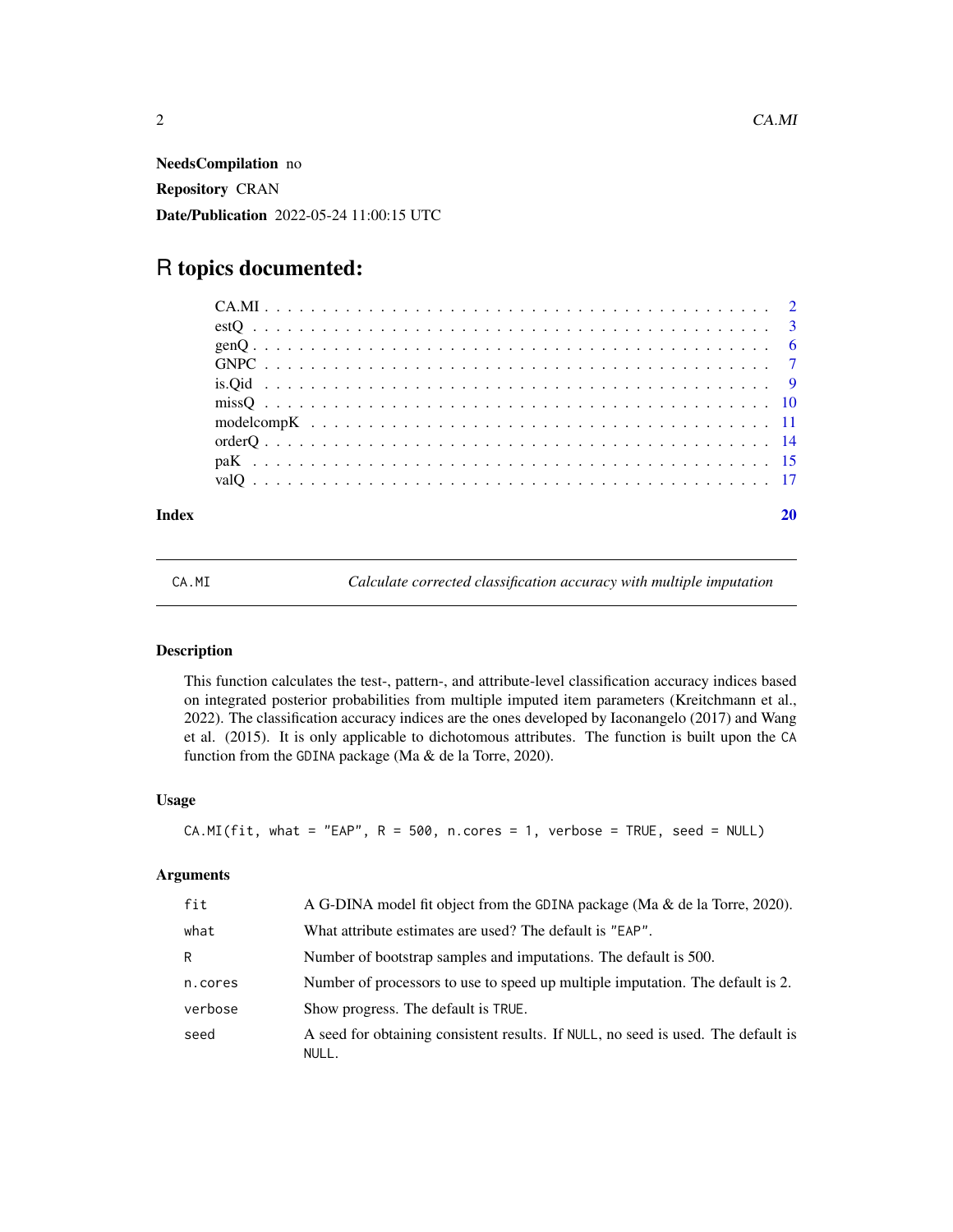## <span id="page-2-0"></span>Value

CA.MI returns an object of class CA, with a list of elements:

- tau Estimated test-level classification accuracy, see Iaconangelo (2017, Eq 2.2) (vector).
- tau\_l Estimated pattern-level classification accuracy, see Iaconangelo (2017, p. 13) (vector).
- tau\_k Estimated attribute-level classification accuracy, see Wang, et al (2015, p. 461 Eq 6) (vector).
- CCM Conditional classification matrix, see Iaconangelo (2017, p. 13) (matrix).

## Author(s)

Rodrigo S. Kreitchmann, Universidad Autónoma de Madrid

## References

Iaconangelo, C.(2017). *Uses of classification error probabilities in the three-step approach to estimating cognitive diagnosis models*. (Unpublished doctoral dissertation). New Brunswick, NJ: Rutgers University.

Kreitchmann, R. S., de la Torre, J., Sorrel, M. A., Nájera, P., & Abad, F. J. (2022). Improving reliability estimation in cognitive diagnosis modeling. [Manuscript submitted for publication].

Ma, W., & de la Torre, J. (2020). GDINA: An R package for cognitive diagnosis modeling. *Journal of Statistical Software*, *93*(14). https://doi.org/10.18637/jss.v093.i14

Wang, W., Song, L., Chen, P., Meng, Y., & Ding, S. (2015). Attribute-level and pattern-level classification consistency and accuracy indices for cognitive diagnostic assessment. *Journal of Educational Measurement*, emph52 , 457-476.

## Examples

```
library(GDINA)
dat <- sim10GDINA$simdat[1:100,]
Q <- sim10GDINA$simQ
fit \le - GDINA(dat = dat, Q = Q, model = "GDINA")
ca.mi <- CA.MI(fit, R = 100) # R > 500 is recommended
ca.mi
```
estQ *Empirical Q-matrix estimation*

#### Description

Empirical Q-matrix estimation based on the *discrete factor loading* method (Wang, Song, & Ding, 2018) as used in Nájera, Abad, and Sorrel (2021). Apart from the conventional dichotomization criteria, the procedure based on loading differences described in Garcia-Garzon, Abad, and Garrido (2018) is also available. Furthermore, the bagging bootstrap implementation (Xu & Shang, 2018) can be applied; it is recommended when working with small sample sizes. The psych package (Revelle, 2020) is used for estimating the required exploratory factor analysis (EFA).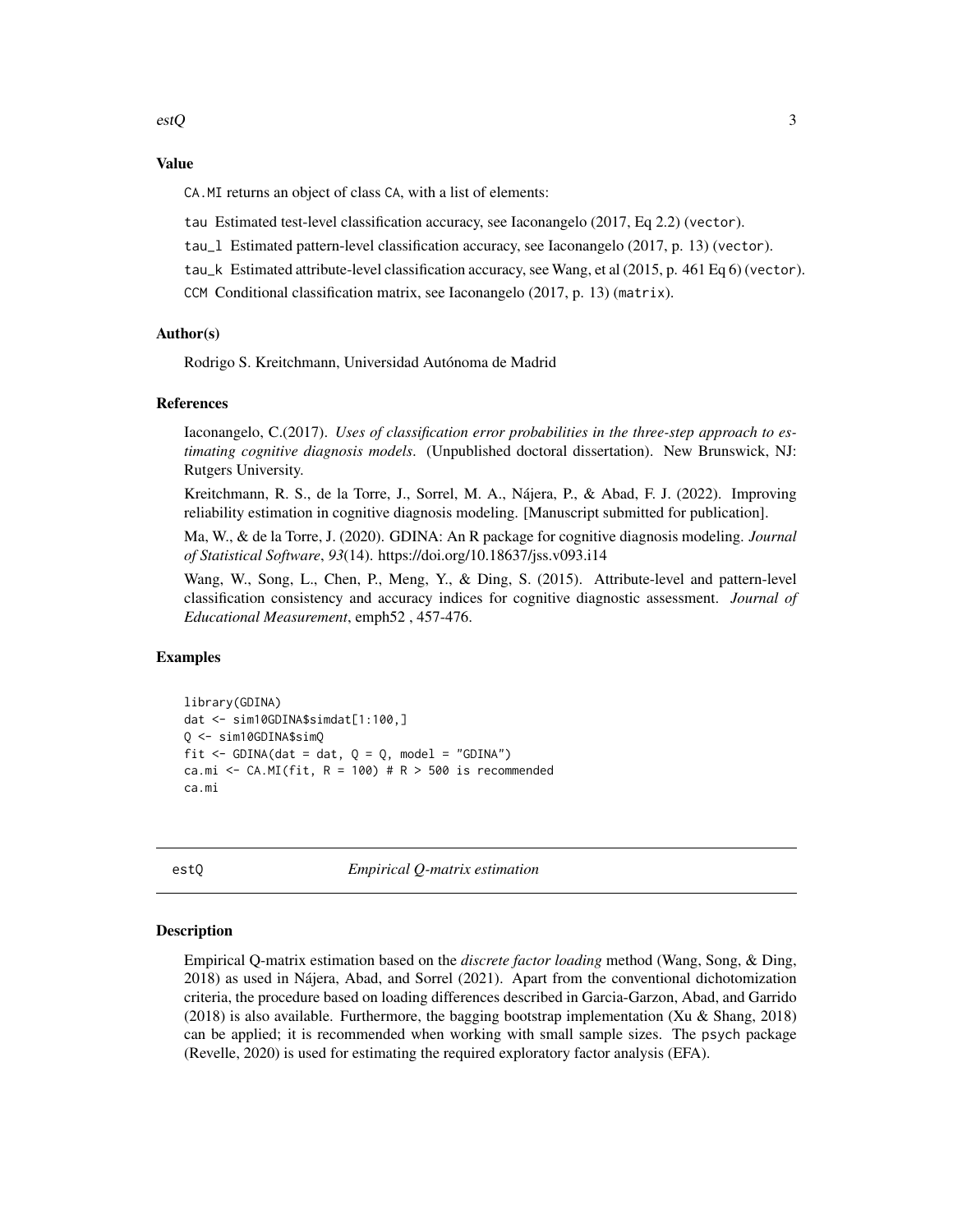```
estQ(
  r,
  K,
  n.obs = NULL,criterion = "row",
  boot = FALSE,efa.args = list(cor = "tet", rotation = "oblimin", fm = "uls"),boot.args = list(N = 0.8, R = 100, verbose = TRUE, seed = NULL)
\mathcal{L}
```

| r         | A correlation matrix or raw data (matrix or data.frame). If a correlation<br>matrix is used, it must have dimensions $J$ items $\times J$ items. Please note that<br>tetrachoric or polychoric correlations should be used when working with di-<br>chotomous or polytomous items, respectively. If raw data is used, it must have<br>dimensions $N$ individuals $\times J$ items. Missing values need to be coded as NA.                                |
|-----------|----------------------------------------------------------------------------------------------------------------------------------------------------------------------------------------------------------------------------------------------------------------------------------------------------------------------------------------------------------------------------------------------------------------------------------------------------------|
| К         | Number of attributes to use.                                                                                                                                                                                                                                                                                                                                                                                                                             |
| n.obs     | Number of individuals if r is a correlation matrix. If n. obs is provided, r will<br>be treated as a correlation matrix. Use NULL if r is raw data. The default is NULL.                                                                                                                                                                                                                                                                                 |
| criterion | Dichotomization criterion to transform the factor loading matrix into the Q-<br>matrix. The possible options include "row" (for row means), "col" (for col-<br>umn means), "loaddiff" (for the procedure based on loading differences), or a<br>value between 0 and 1 (for a specific threshold). The default is "row".                                                                                                                                  |
| boot      | Apply the bagging bootstrap implementation? Only available if r is raw data.<br>If FALSE, the EFA will be applied once using the whole sample size. If TRUE,<br>several EFAs will be applied with different subsamples; the estimated Q-matrix<br>will be dichotomized from the bootstrapped Q-matrix, but the EFA fit indices,<br>factor loadings, and communalities will be computed from the EFA with the<br>whole sample size. The default is FALSE. |
| efa.args  | A list of arguments for the EFA estimation:                                                                                                                                                                                                                                                                                                                                                                                                              |
|           | cor Type of correlations to use. It includes "cor" (for Pearson correlations)<br>and "tet" (for tetrachoric/polychoric correlations), among others. See fa<br>function from the psych R package for additional details. The default is<br>"tet".                                                                                                                                                                                                         |
|           | rotation Rotation procedure to use. It includes "oblimin", "varimax", and<br>"promax", among others. An oblique rotation procedure is usually recom-<br>mended. See fa function from the psych R package for additional details.<br>The default is "oblimin".                                                                                                                                                                                            |
|           | fm Factoring method to use. It includes "uls" (for unweighted least squares),<br>"ml" (for maximum likelihood), and "wls" (for weighted least squares),<br>among others. See fa function from the psych R package for additional<br>details. The default is "uls".                                                                                                                                                                                       |
| boot.args | A list of arguments for the bagging bootstrap implementation (ignored if boot<br>$=$ FALSE):                                                                                                                                                                                                                                                                                                                                                             |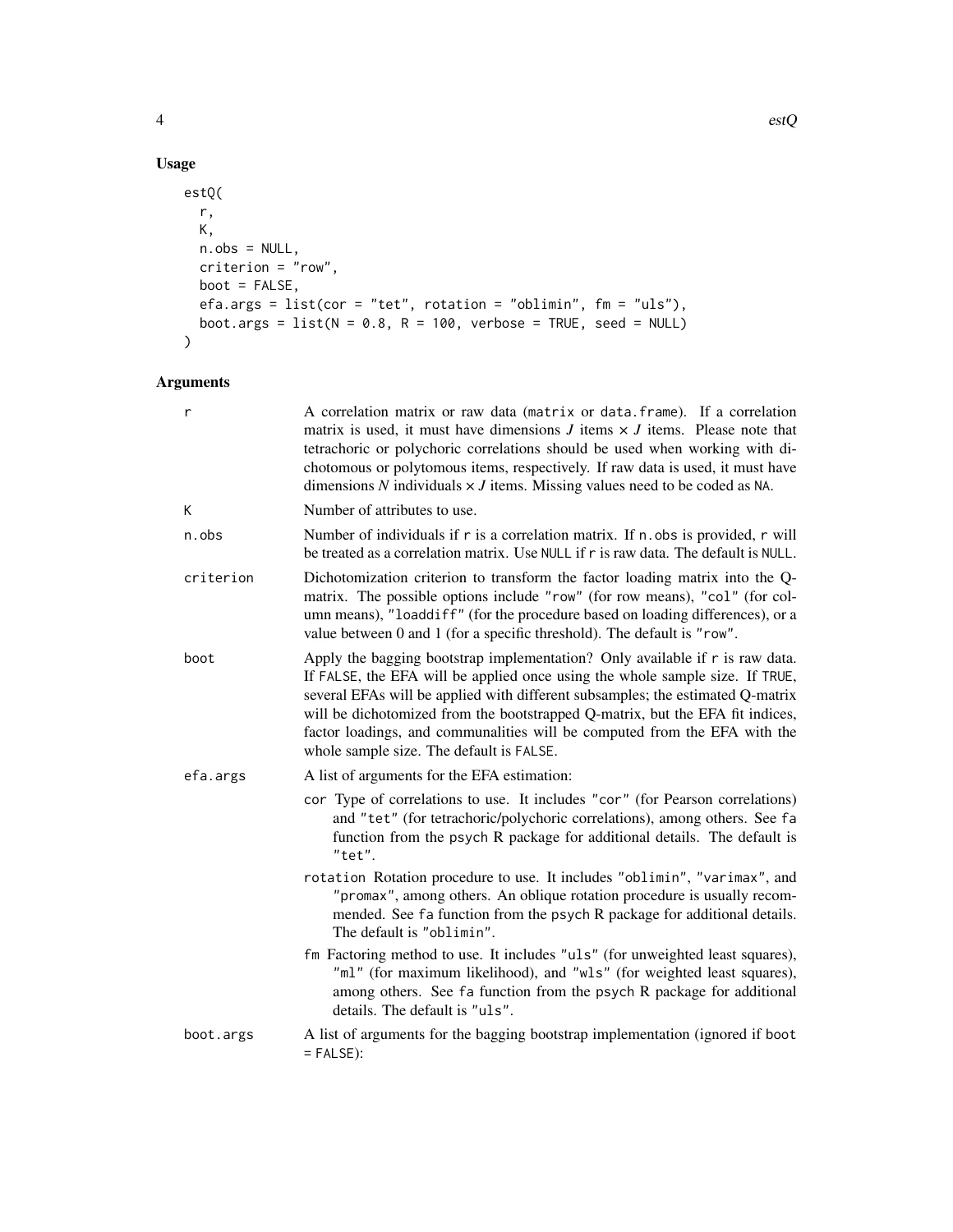- N Sample size (or proportion of the total sample size, if lower than 1) to use in each bootstrap replication. The default is .8.
- R Number of bootstrap replications. The default is 100.
- verbose Show progress? The default is TRUE.
- seed A seed for obtaining consistent results. If NULL, no seed is used. The default is NULL.

## Value

estQ returns an object of class estQ.

- est.Q Estimated Q-matrix (matrix).
- efa.loads Factor loading matrix (matrix).
- efa.comm EFA communalities (vector).
- efa.fit EFA model fit indices (vector).
- boot.Q Bagging bootstrap Q-matrix before dichotomization. Only if boot = TRUE (matrix).
- is.Qid Is the generated Q-matrix identifiable under the DINA/DINO models or others CDMs? (vector).

specifications Function call specifications (list).

## Author(s)

Pablo Nájera, Universidad Autónoma de Madrid

## References

Garcia-Garzon, E., Abad, F. J., & Garrido, L. E. (2018). Improving bi-factor exploratory modelling: Empirical target rotation based on loading differences. *Methodology*, *15*, 45–55. https://doi.org/10.1027/1614- 2241/a000163

Nájera, P., Abad, F. J., & Sorrel, M. A. (2021). Determining the number of attributes in cognitive diagnosis modeling. *Frontiers in Psychology*, *12*:614470. https://doi.org/10.3389/fpsyg.2021.614470

Revelle, W. (2019). *psych: Procedures for Psychological, Psychometric, and Personality Research*. R package version 1.9.12. https://CRAN.R-project.org/package=psych.

Wang, W., Song, L., & Ding, S. (2018). An exploratory discrete factor loading method for Q-matrix specification in cognitive diagnosis models. In: M. Wilberg, S. Culpepper, R. Janssen, J. Gonzalez, & D. Molenaar (Eds.), *Quantitative Psychology. IMPS 2017. Springer Proceedings in Mathematics & Statistics* (Vol. 233, pp. 351–362). Springer.

Xu, G., & Shang, Z. (2018). Identifying latent structures in restricted latent class models. *Journal of the American Statistical Association*, *113*, 1284–1295. https://doi.org/10.1080/01621459.2017.1340889

## Examples

```
library(GDINA)
dat <- sim30GDINA$simdat
Q <- sim30GDINA$simQ
```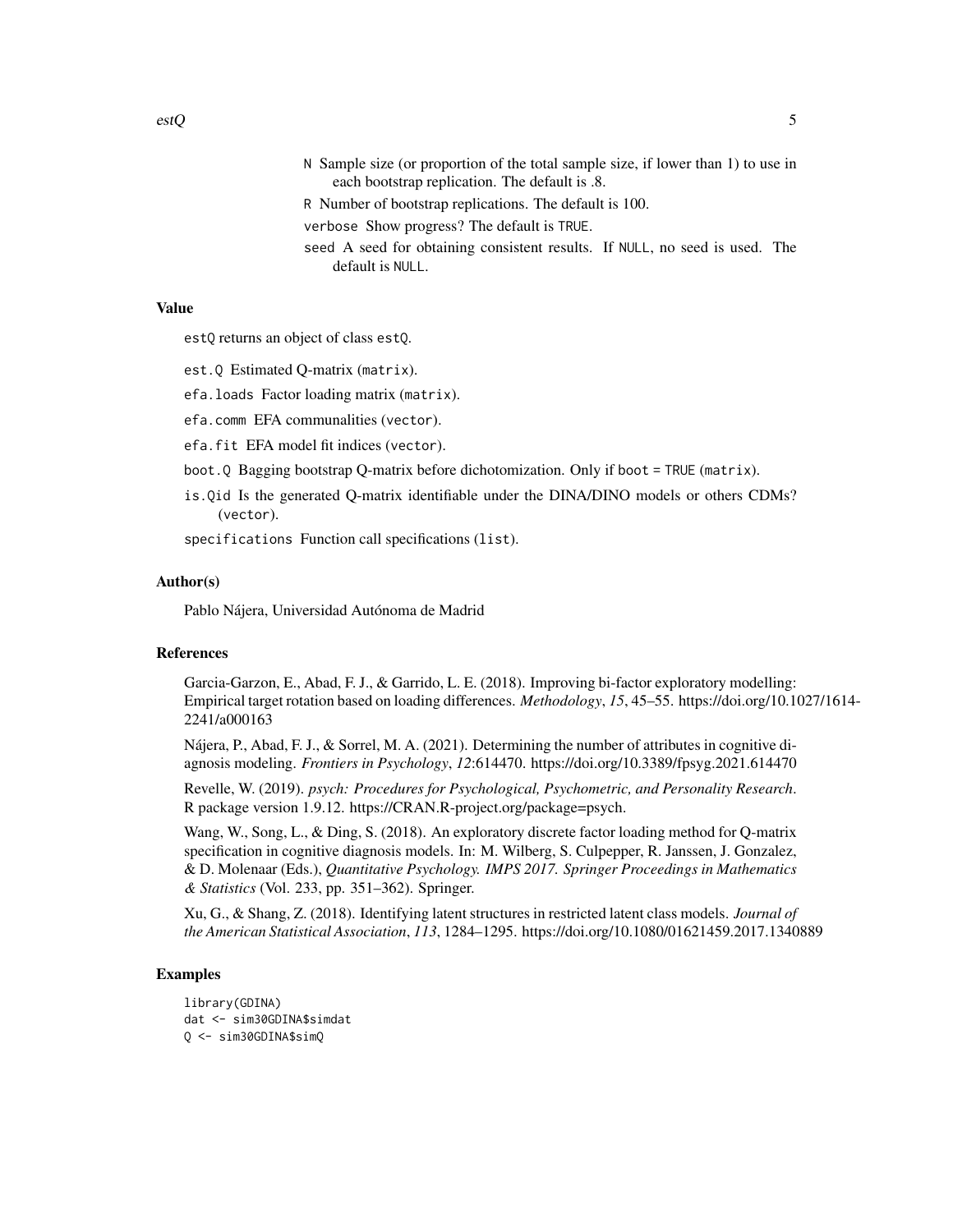$\epsilon$  6 genQ

```
#------------------------------
# Using default specifications
#------------------------------
sugQ1 <- estQ(r = dat, K = 5) # Estimate Q-matrix
sugQ1$est.Q <- orderQ(sugQ1$est.Q, Q)$order.Q # Reorder Q-matrix attributes
mean(sugQ1$est.Q == Q) # Check similarity with the generating Q-matrix
#------------------------------------
# Using the bagging bootstrap method
#------------------------------------
# In boot.args argument, R >= 100 is recommended (R = 20 is here used for illustration purposes)
sugQ2 < -  estQ(r = dat, K = 5, boot = TRUE, boot.args = list(R = 20, seed = 123)) # Estimate Q-matrixsugQ2$est.Q <- orderQ(sugQ2$est.Q, Q)$order.Q # Reorder Q-matrix attributes
sugQ2$boot.Q # Proportion of replicas a q-entry was specified in the estimated Q-matrix
mean(sugQ2$est.Q == Q) # Check similarity with the generating Q-matrix
```
genQ *Generate Q-matrix*

## Description

Generates a Q-matrix. The criteria from Chen, Liu, Xu, & Ying (2015) and Xu & Shang (2018) can be used to generate identifiable Q-matrices. Only binary Q-matrix are supported so far. Useful for simulation studies.

#### Usage

 $genQ(J, K, Kj, I = 2, min.JK = 3, max.Kcor = 1, Qid = "none", seed = NULL)$ 

| J        | Number of items.                                                                                                                                                                                                                                  |
|----------|---------------------------------------------------------------------------------------------------------------------------------------------------------------------------------------------------------------------------------------------------|
| K        | Number of attributes.                                                                                                                                                                                                                             |
| Кj       | A vector specifying the number (or proportion, if summing up to 1) of items<br>measuring 1, 2, 3, , attributes. The first element of the vector determines the<br>number (or proportion) of items measuring 1 attribute, and so on. See Examples. |
| I        | Number of identity matrices to include in the Q-matrix (up to column permuta-<br>tion). The default is 2.                                                                                                                                         |
| min.JK   | Minimum number of items measuring each attribute. It can be overwritten by I,<br>if I is higher than min. JK. The default is 3.                                                                                                                   |
| max.Kcor | Maximum allowed tetrachoric correlation among the columns to avoid overlap-<br>ping (Nájera, Sorrel, de la Torre, & Abad, 2020). The default is 1.                                                                                                |
| Oid      | Assure that the generated Q-matrix is identifiable. It includes "none" (for no<br>identifiability assurance), "DINA", "DINO", or "others" (for other CDMs iden-<br>tifiability). The default is "none".                                           |
| seed     | A seed for obtaining consistent results. If NULL, no seed is used. The default is<br>NULL.                                                                                                                                                        |

<span id="page-5-0"></span>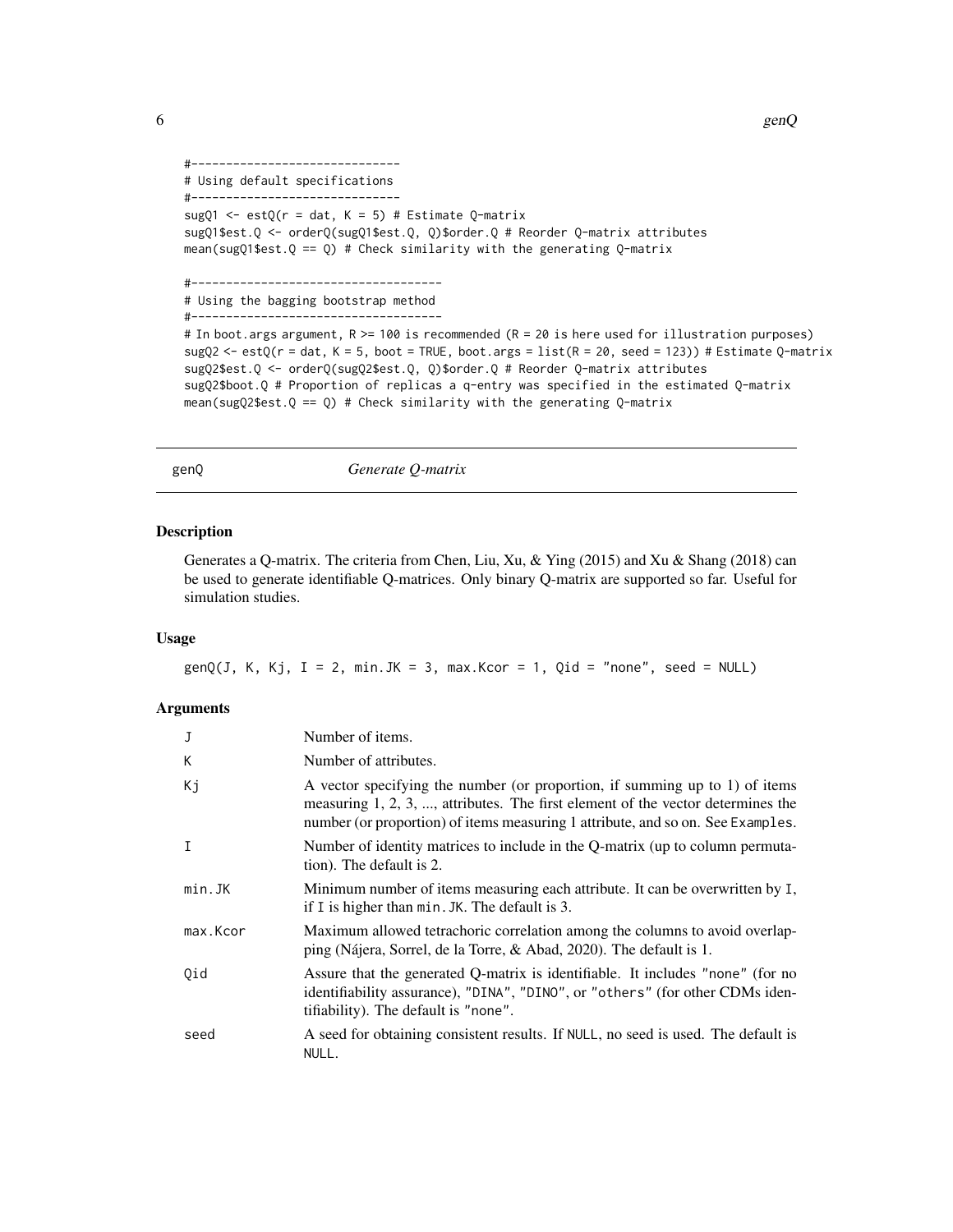## <span id="page-6-0"></span> $GNPC$  7

## Value

genQ returns an object of class genQ.

gen.Q The generated Q-matrix (matrix).

JK Number of items measuring each attribute (vector).

Kcor Tetrachoric correlations among the columns (matrix).

is.Qid Is the generated Q-matrix identifiable under the DINA/DINO models or others CDMs? (vector).

specifications Function call specifications (list).

#### Author(s)

Pablo Nájera, Universidad Autónoma de Madrid

## References

Chen, Y., Liu, J., Xu, G., & Ying, Z. (2015). Statistical analysis of Q-matrix based diagnostic classification models. *Journal of the American Statistical Association*, *110*, 850-866. https://doi.org/10.1080/01621459.2014.934827

Nájera, P., Sorrel, M. A., de la Torre, J., & Abad, F. J. (2020). Balancing fit and parsimony to improve Q-matrix validation. *British Journal of Mathematical and Statistical Psychology*. https://doi.org/10.1111/bmsp.12228

Xu, G., & Shang, Z. (2018). Identifying latent structures in restricted latent class models. *Journal of the American Statistical Association*, *113*, 1284-1295. https://doi.org/10.1080/01621459.2017.1340889

#### Examples

Kj <- c(15, 10, 0, 5) # 15 one-att, 10 2-atts, 0 3-atts, and 5 four-atts items  $Q \leq -$  gen $Q(J = 30, K = 4, Kj = Kj, Qid = "others", seed = 123)$ 

GNPC *General nonparametric classification method*

## Description

Attribute profile estimation using the *general nonparametric classification method* (GNPC; Chiu, Sun, & Bian, 2018). The GNPC can be considered as a robust alternative to the parametric G-DINA model with low sample sizes. The AlphaNP function from the NPCD package (Zheng & Chiu, 2019; Chiu, Sun, & Bian, 2018) using weighted Hamming distances is used to initiate the procedure.

#### Usage

```
GNPC(
  dat,
  Q,
  initiate = "AND",
 min.change = 0.001,
 maxitr = 1000,
  verbose = TRUE
)
```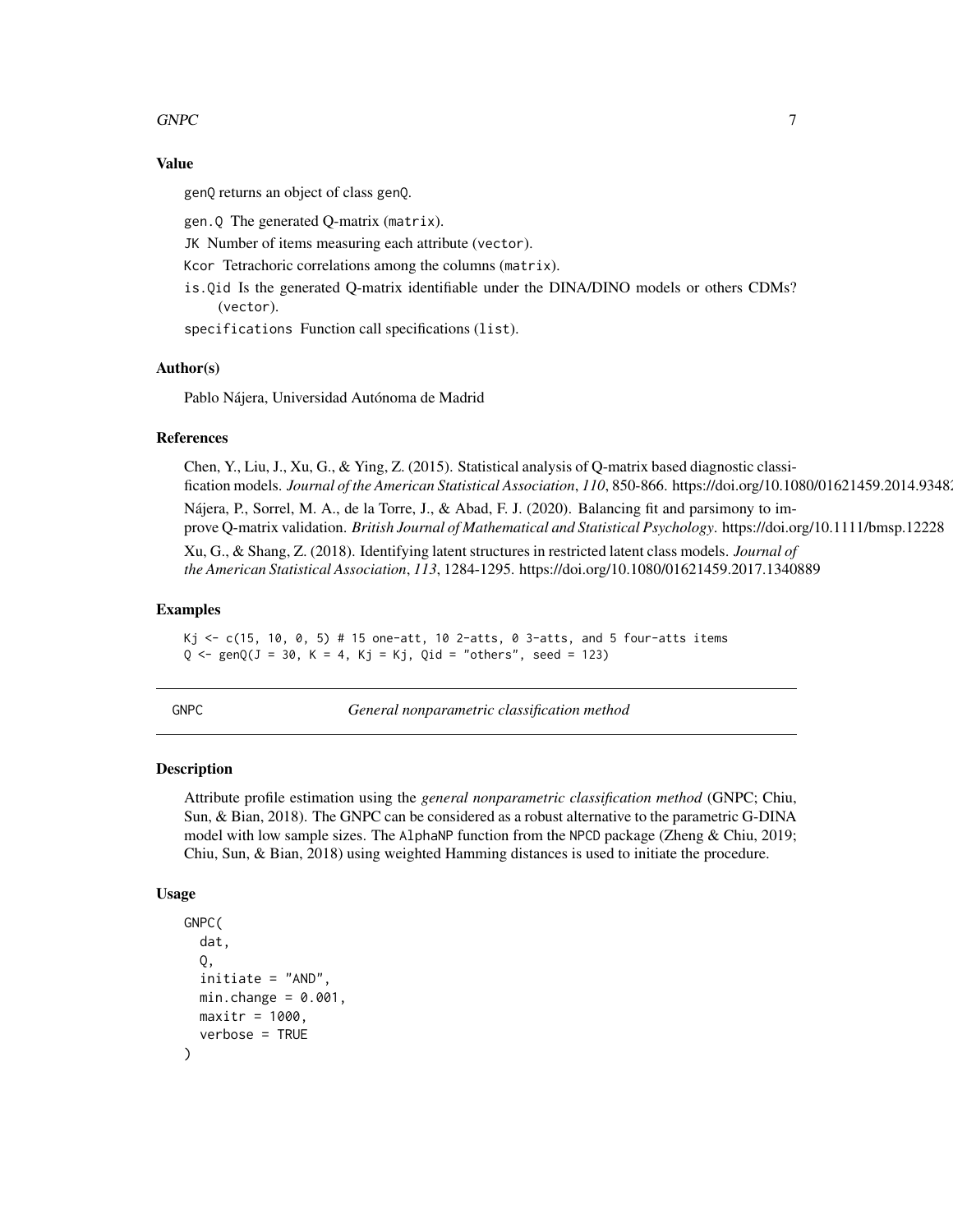## Arguments

| dat        | A N individuals x J items (matrix or data. frame). Missing values need to be<br>coded as NA. Caution is advised if missing data are present. |
|------------|----------------------------------------------------------------------------------------------------------------------------------------------|
| 0          | A $J$ items $x K$ attributes Q-matrix (matrix or data. frame).                                                                               |
| initiate   | Should the conjunctive ("AND") or disjunctive ("OR") NPC be used to initiate the<br>procedure? Default is "AND".                             |
| min.change | Minimum proportion of modified attribute profiles to use as a stopping criterion.<br>Default is .001.                                        |
| maxitr     | Maximum number of iterations. Default is 1000.                                                                                               |
| verbose    | Print information after each iteration. Default is TRUE.                                                                                     |

## Value

GNPC returns an object of class GNPC.

alpha.est Estimated attribute profiles (matrix).

- loss.matrix The distances between the weighted ideal responses from each latent class (rows) and examinees' observed responses (columns) (matrix).
- eta.w The weighted ideal responses for each latent class (rows) on each item (columns) (matrix).
- w The estimated weights, used to compute the weighted ideal responses (matrix).
- n.ite Number of iterations required to achieve convergence (double).
- hist.change Proportion of modified attribute profiles in each iteration (vector).
- specifications Function call specifications (list).

## Author(s)

Pablo Nájera, Universidad Autónoma de Madrid

## References

Chiu, C.-Y., & Douglas, J. (2013). A nonparametric approach to cognitive diagnosis by proximity to ideal response patterns. *Journal of Classification*, *30*, 225-250. DOI: 10.1007/s00357-013-9132-9

Chiu, C.-Y., Sun, Y., & Bian, Y. (2018). Cognitive diagnosis for small education programs: The general nonparametric classification method. *Psychometrika*, *83*, 355-375. DOI: 10.1007/s11336- 017-9595-4

Zheng, Y., & Chiu, C.-Y. (2019). *NPCD: Nonparametric methods for cognitive diagnosis*. R package version 1.0-11. https://cran.r-project.org/web/packages/NPCD/.

## Examples

```
library(GDINA)
Q <- sim30GDINA$simQ # Q-matrix
K \leftarrow \text{ncol}(Q)J \leftarrow \text{nrow}(Q)set.seed(123)
```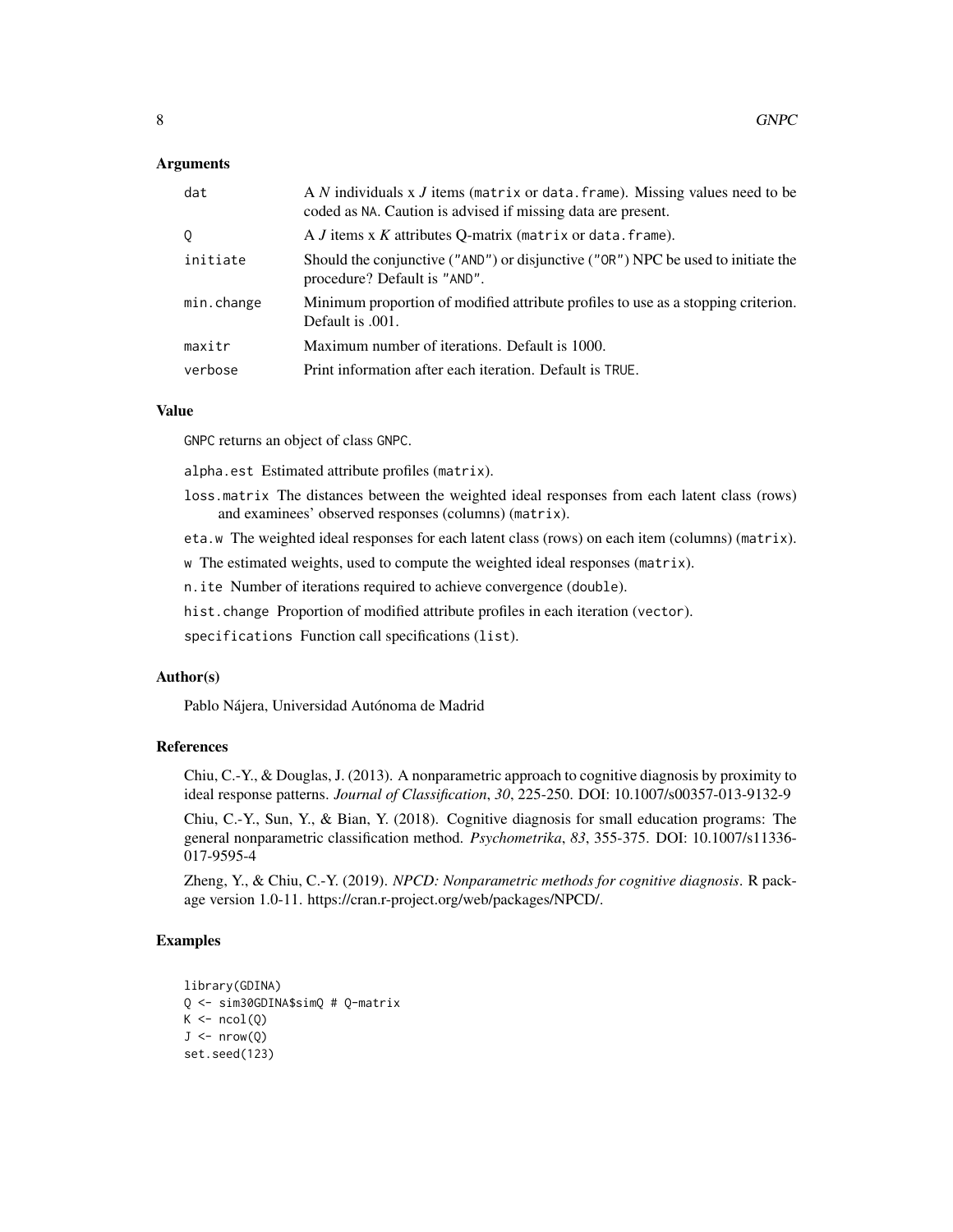#### <span id="page-8-0"></span>is.Qid 9

```
GS \le data.frame(guessing = rep(0.1, J), slip = rep(0.1, J))
sim <- simGDINA(200, Q, GS)
simdat <- sim$dat # Simulated data
simatt <- sim$attribute # Generating attributes
fit.GNPC <- GNPC(simdat, Q) # Apply the GNPC method
ClassRate(fit.GNPC$alpha.est, simatt) # Check classification accuracy
```
is.Qid *Check whether a Q-matrix is identifiable*

## Description

Checks whether a Q-matrix is complete (Köhn & Chiu, 2017, 2018) and identifiable according to the criteria from Chen, Liu, Xu, & Ying (2015) and Xu & Shang (2018).

## Usage

 $is.Qid(Q, model = "others", verbose = TRUE)$ 

## Arguments

| 0       | A <i>J</i> items x <i>K</i> attributes O-matrix (matrix or data. frame).                                                         |
|---------|----------------------------------------------------------------------------------------------------------------------------------|
| model   | CDM to be considered. It includes "DINA", "DINO", or "others" (for other<br>CDMs; e.g., G-DINA, A-CDM). The default is "others". |
| verbose | Should a message about the identifiability of the O-matrix be printed? The de-<br>fault is TRUE.                                 |

## Value

is.Qid returns an object of class is.Qid.

id.Q Is the Q-matrix identifiable? (logical).

comp.Q Is the Q-matrix complete? (logical).

criteria.Qid Identifiability criteria and whether they are fulfilled or not (vector).

message A message about the identifiability of the Q-matrix and references (string).

specifications Function call specifications (list).

## Author(s)

Pablo Nájera, Universidad Autónoma de Madrid Miguel A. Sorrel, Universidad Autónoma de Madrid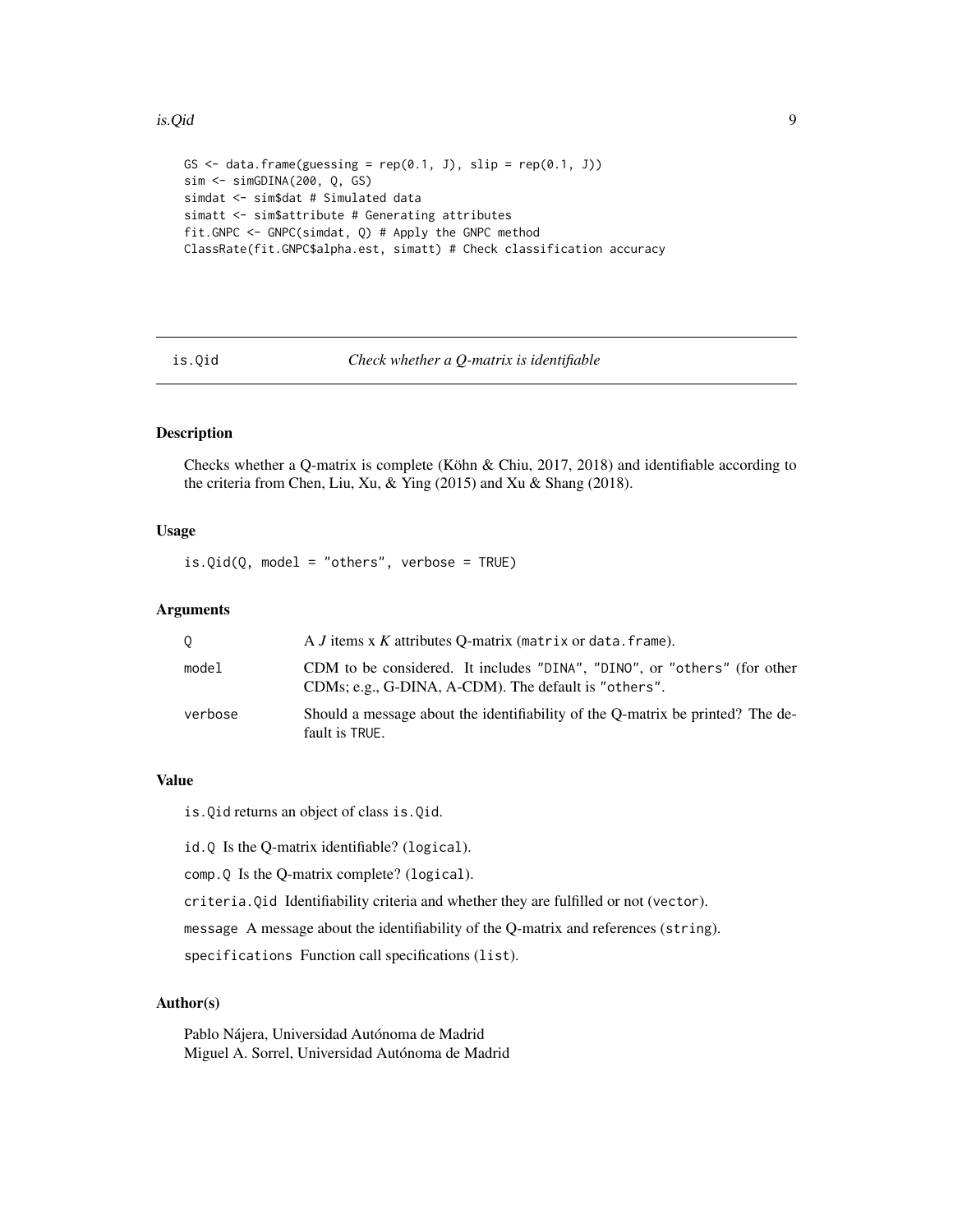## References

Chen, Y., Liu, J., Xu, G., & Ying, Z. (2015). Statistical analysis of Q-matrix based diagnostic classification models. *Journal of the American Statistical Association*, *110*, 850-866. https://doi.org/10.1080/01621459.2014.934827

Köhn, H.-F., & Chiu, C.-Y. (2017). A procedure for assessing the completeness of the Q-matrices of cognitively diagnostic tests. *Psychometrika*, *82*, 112-132. https://doi.org/10.1007/s11336-016- 9536-7

Köhn, H.-F., & Chiu, C.-Y. (2018). How to build a complete Q-matrix for a cognitively diagnostic test. *Journal of Classification*, *35*, 273-299. https://doi.org/10.1007/s00357-018-9255-0

Xu, G., & Shang, Z. (2018). Identifying latent structures in restricted latent class models. *Journal of the American Statistical Association*, *113*, 1284-1295. https://doi.org/10.1080/01621459.2017.1340889

## Examples

 $Kj \leq -c(15, 10, 0, 5)$  $Q \leq -$  gen $Q(J = 30, K = 4, Kj = Kj, Qid = "others", seed = 123)$ \$gen.Q  $idQ \leftarrow is.Qid(Q)$ 

missQ *Introduce random misspecifications in Q-matrix*

## **Description**

Introduces random misspecifications in a Q-matrix. Only binary Q-matrix are supported so far. Useful for simulation studies.

## Usage

 $missQ(Q, qjk, retainJ = 0, Qid = "none", seed = NULL)$ 

| Q       | A <i>J</i> items x <i>K</i> attributes Q-matrix (matrix or data. frame).                                                                                                                                                                                                   |
|---------|----------------------------------------------------------------------------------------------------------------------------------------------------------------------------------------------------------------------------------------------------------------------------|
| qjk     | Number (or proportion, if lower than 1) of q-entries to modify in the Q-matrix.                                                                                                                                                                                            |
| retainJ | Number of items to retain (i.e., not modify) in the Q-matrix. It will retain the<br>first retain fitems. It is useful for assuring the completeness of the misspecified<br>Q-matrix if the first items conform one or more identity matrices. The default is<br>$\theta$ . |
| Oid     | Assure that the generated Q-matrix is identifiable. It includes "none" (for no<br>identifiability assurance), "DINA", "DINO", or "others" (for other CDMs iden-<br>tifiability). The default is "none".                                                                    |
| seed    | A seed for obtaining consistent results. If NULL, no seed is used. The default is<br>NULL.                                                                                                                                                                                 |

<span id="page-9-0"></span>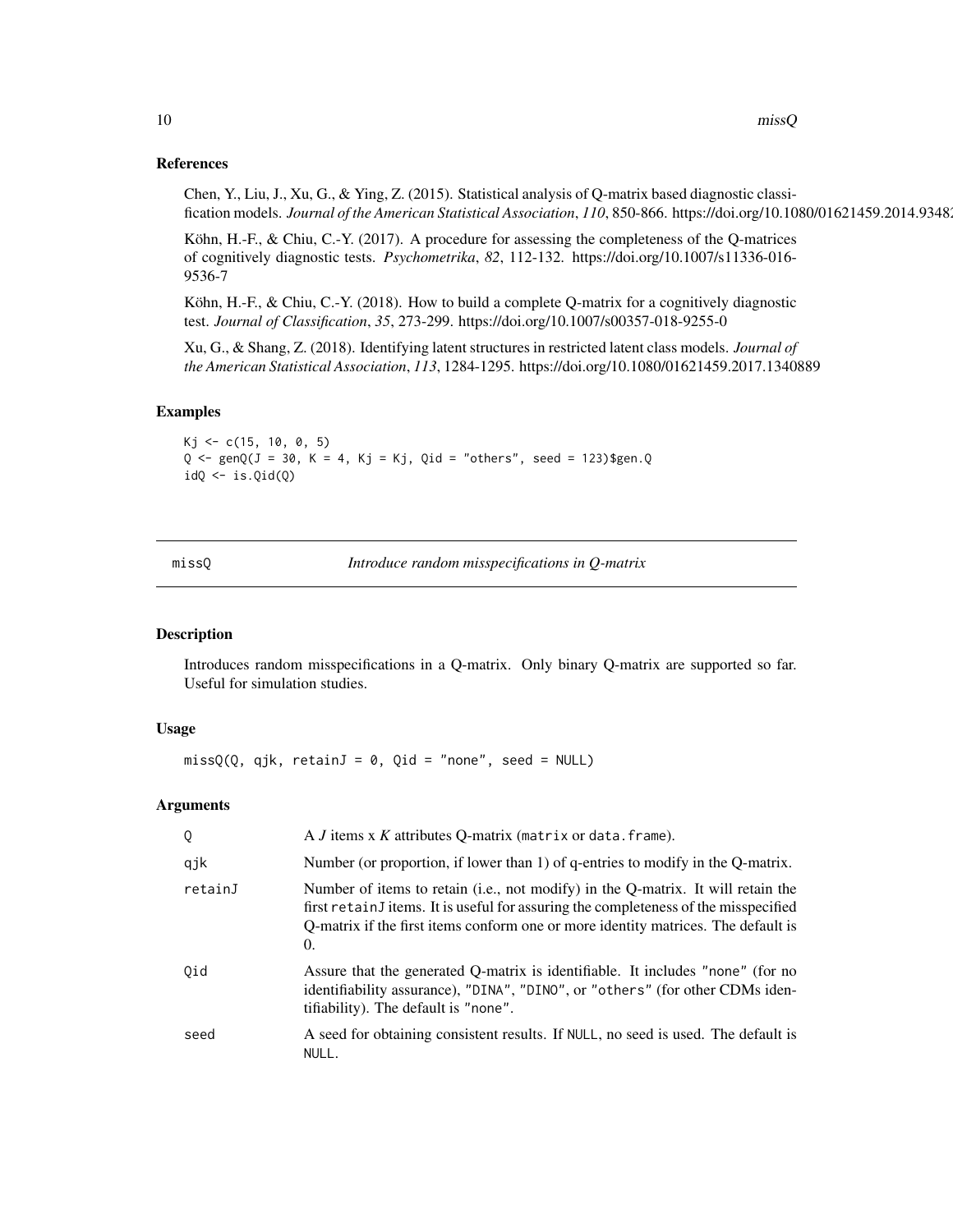#### <span id="page-10-0"></span>modelcompK 11

#### Value

missQ returns an object of class missQ.

miss.Q The misspecified Q-matrix (matrix).

Q The input (true) Q-matrix (matrix).

JK Number of items measuring each attribute (vector).

Kcor Tetrachoric correlations among the columns (matrix).

is.Qid Is the generated Q-matrix identifiable under the DINA/DINO models or others CDMs? (vector).

specifications Function call specifications (list).

## Author(s)

Pablo Nájera, Universidad Autónoma de Madrid

## References

Xu, G., & Shang, Z. (2018). Identifying latent structures in restricted latent class models. *Journal of the American Statistical Association*, *113*, 1284-1295. https://doi.org/10.1080/01621459.2017.1340889

#### Examples

```
Kj \le c(15, 10, 0, 5) # 15 one-att, 10 2-atts, 0 3-atts, and 5 four-atts items
Q \leftarrow \text{gen}Q(J = 30, K = 4, Kj = Kj, Qid = "others", seed = 123)miss.Q \leftarrow missQ(Q = Q$gen.Q, qjk = .20, retainJ = 4, seed = 123)
```
modelcompK *CDM fit comparison - dimensionality assessment method*

## **Description**

A procedure for determining the number of attributes underlying CDM using model fit comparison. For each number of attributes under exploration, a Q-matrix is estimated from the data using the *discrete factor loading* method (Wang, Song, & Ding, 2018), which can be further validated using the *Hull* method (Nájera, Sorrel, de la Torre, & Abad, 2020). Then, a CDM is fitted to the data using the resulting Q-matrix, and several fit indices are computed. After the desired range of number of attributes has been explored, the fit indices are compared. A suggested number of attributes is given for each fit index. The AIC index should be preferred among the other fit indices. For further details, see Nájera, Abad, & Sorrel (2021). This function can be also used by directly providing different Q-matrices (instead of estimating them from the data) in order to compare their fit and select the most appropriate Q-matrix. Note that, if Q-matrices are provided, this function will no longer serve as a dimensionality assessment method, but just as an automated model comparison procedure.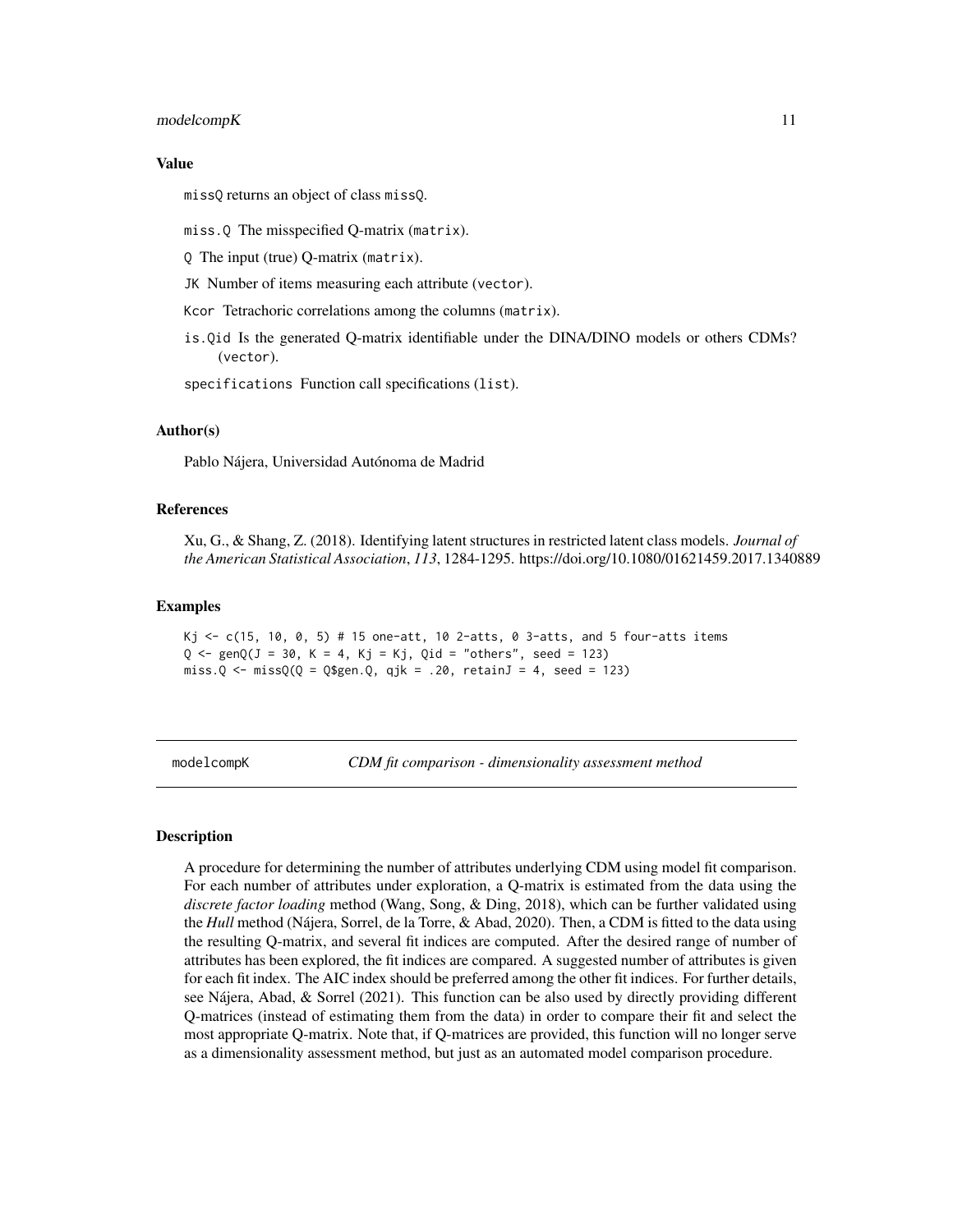```
modelcompK(
  dat,
  exploreK = 1:7,Qs = NULL,stop = "none",
 val.Q = TRUE,estQ.args = list(criterion = "row", cor = "tet", rotation = "oblimin", fm = "uls"),
 valQ.args = list(index = "PVAF", iterative = "test.att", maxitr = 5, CDMconv = 0.01),
  verbose = TRUE
\mathcal{L}
```

| dat       | A $N$ individuals x $J$ items (matrix or data. frame). Missing values need to be<br>coded as NA.                                                                                                                                                                                                                                                                                                                                                                                                                                                                                                                                                                          |
|-----------|---------------------------------------------------------------------------------------------------------------------------------------------------------------------------------------------------------------------------------------------------------------------------------------------------------------------------------------------------------------------------------------------------------------------------------------------------------------------------------------------------------------------------------------------------------------------------------------------------------------------------------------------------------------------------|
| exploreK  | Number of attributes to explore. The default is from 1 to 7 attributes.                                                                                                                                                                                                                                                                                                                                                                                                                                                                                                                                                                                                   |
| Qs        | A list of Q-matrices to compare in terms of fit. If Qs is used, explorek is<br>ignored.                                                                                                                                                                                                                                                                                                                                                                                                                                                                                                                                                                                   |
| stop      | A fit index to use for stopping the procedure if a model leads to worse fit than<br>a simpler one. This can be useful for saving time without exploring the whole<br>exploreK when it is probable that the correct dimensionality has been already<br>visited. It includes "AIC", "BIC", "CAIC", "SABIC", "M2", "SRMSR", "RMSEA2",<br>or "sig.item.pairs". The latter represents the number of items that show bad<br>fit with at least another item based on the transformed correlations (see itemfit<br>function in the GDINA package; Ma & de la Torre, 2020). It can be also "none",<br>which means that the whole exploreK will be examined. The default is "none". |
| val.Q     | Validate the estimated Q-matrices using the <i>Hull</i> method? Note that validating<br>the Q-matrix is expected to increase its quality, but the computation time will<br>increase. The default is TRUE.                                                                                                                                                                                                                                                                                                                                                                                                                                                                 |
| estQ.args | A list of arguments for the <i>discrete factor loading</i> empirical Q-matrix estimation<br>method (see the estQ function):                                                                                                                                                                                                                                                                                                                                                                                                                                                                                                                                               |
|           | criterion Dichotomization criterion to transform the factor loading matrix<br>into the Q-matrix. The possible options include "row" (for row means),<br>"col" (for column means), "loaddiff" (for the procedure based on load-<br>ing differences), or a value between 0 and 1 (for a specific threshold). The<br>default is "row".                                                                                                                                                                                                                                                                                                                                       |
|           | cor Type of correlations to use. It includes "cor" (for Pearson correlations)<br>and "tet" (for tetrachoric/polychoric correlations), among others. See fa<br>function from the psych R package for additional details. The default is<br>"tet".                                                                                                                                                                                                                                                                                                                                                                                                                          |
|           | rotation Rotation procedure to use. It includes "oblimin", "varimax", and<br>"promax", among others. An oblique rotation procedure is usually recom-<br>mended. See fa function from the psych R package for additional details.<br>The default is "oblimin".                                                                                                                                                                                                                                                                                                                                                                                                             |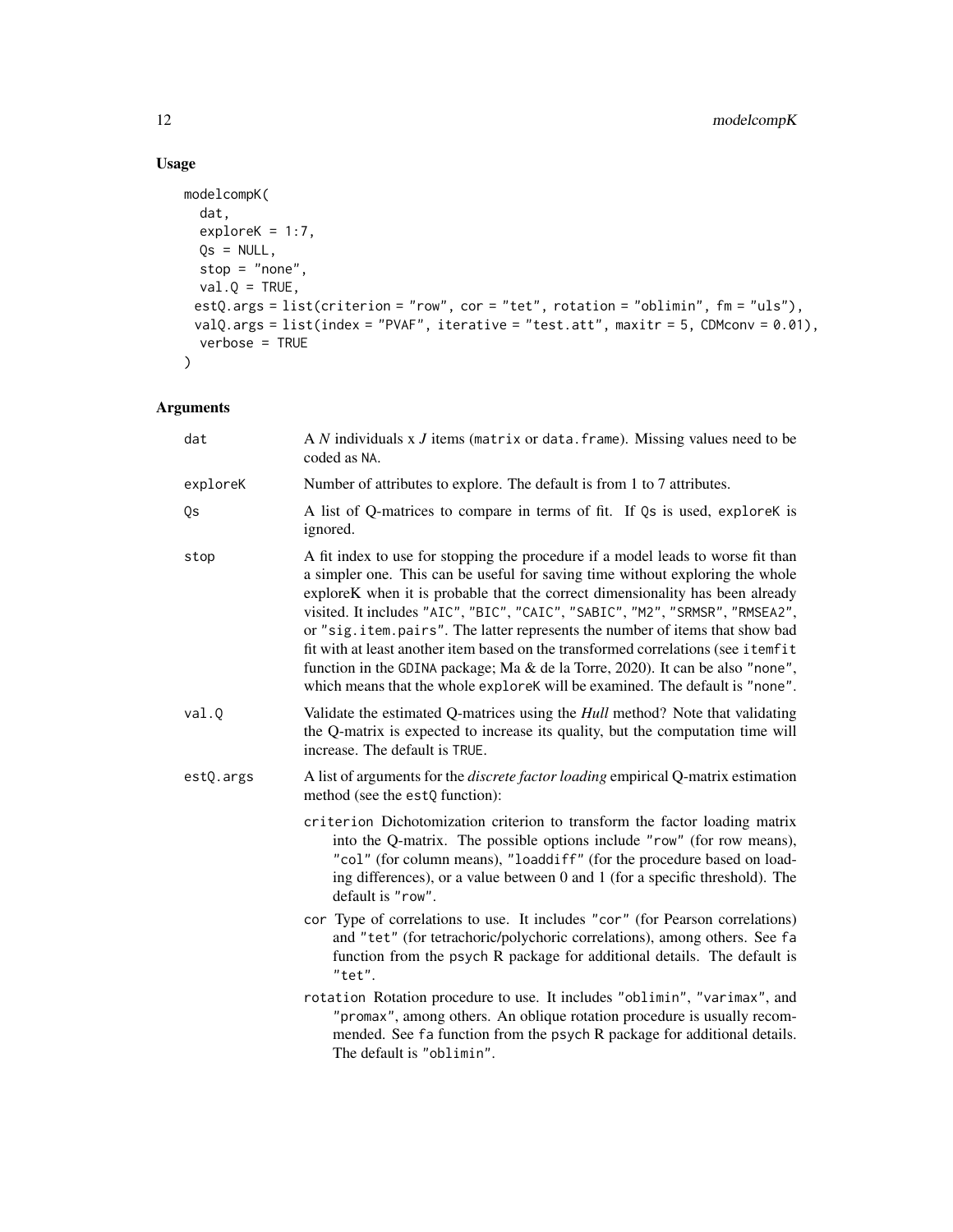|           | fm Factoring method to use. It includes "uls" (for unweighted least squares),<br>"ml" (for maximum likelihood), and "wls" (for weighted least squares),<br>among others. See fa function from the psych R package for additional<br>details. The default is "uls".                                                    |
|-----------|-----------------------------------------------------------------------------------------------------------------------------------------------------------------------------------------------------------------------------------------------------------------------------------------------------------------------|
| valQ.args | A list of arguments for the <i>Hull</i> empirical Q-matrix validation method. Only<br>applicable if $valQ = TRUE$ (see the $valQ$ function):                                                                                                                                                                          |
|           | index What index to use. It includes "PVAF" or "R2". The default is "PVAF".                                                                                                                                                                                                                                           |
|           | iterative (Iterative) implementation procedure. It includes "none" (for non-<br>iterative), "test" (for test-level iterations), "test.att" (for test-level iter-<br>ations modifying the least possible amount of q-entries in each iteration),<br>and "item" (for item-level iterations). The default is "test.att". |
|           | maxitr Maximum number of iterations if an iterative procedure has been se-<br>lected. The default is 5.                                                                                                                                                                                                               |
|           | CDM convergence criteria for the CDM estimations between iterations (only<br>if an iterative procedure has been selected). The default is 0.01.                                                                                                                                                                       |
| verbose   | Show progress? The default is TRUE.                                                                                                                                                                                                                                                                                   |
|           |                                                                                                                                                                                                                                                                                                                       |

### Value

modelcompK returns an object of class modelcompK.

- sug.K The suggested number of attributes for each fit index (vector). Only if Qs = NULL.
- sel.Q The suggested Q-matrix for each fit index (vector).
- fit The fit indices for each fitted model (matrix).
- exp.exploreK Explored dimensionality (vector). It can be different from exploreK if stop has been used.
- usedQ Q-matrices used to fit each model (list). They will be the estimated (and validated) Qmatrices if Qs = NULL. Otherwise, they will be Qs.

specifications Function call specifications (list).

## Author(s)

Pablo Nájera, Universidad Autónoma de Madrid Miguel A. Sorrel, Universidad Autónoma de Madrid Francisco J. Abad, Universidad Autónoma de Madrid

#### References

Ma, W., & de la Torre, J. (2020). GDINA: An R package for cognitive diagnosis modeling. *Journal of Statistical Software*, *93*(14). https://doi.org/10.18637/jss.v093.i14

Nájera, P., Abad, F. J., & Sorrel, M. A. (2021). Determining the number of attributes in cognitive diagnosis modeling. *Frontiers in Psychology*, *12*:614470. https://doi.org/10.3389/fpsyg.2021.614470

Nájera, P., Sorrel, M. A., de la Torre, J., & Abad, F. J. (2020). Balancing fit and parsimony to improve Q-matrix validation. *British Journal of Mathematical and Statistical Psychology*. https://doi.org/10.1111/bmsp.12228

Wang, W., Song, L., & Ding, S. (2018). An exploratory discrete factor loading method for Q-matrix specification in cognitive diagnosis models. In: M. Wilberg, S. Culpepper, R. Janssen, J. González,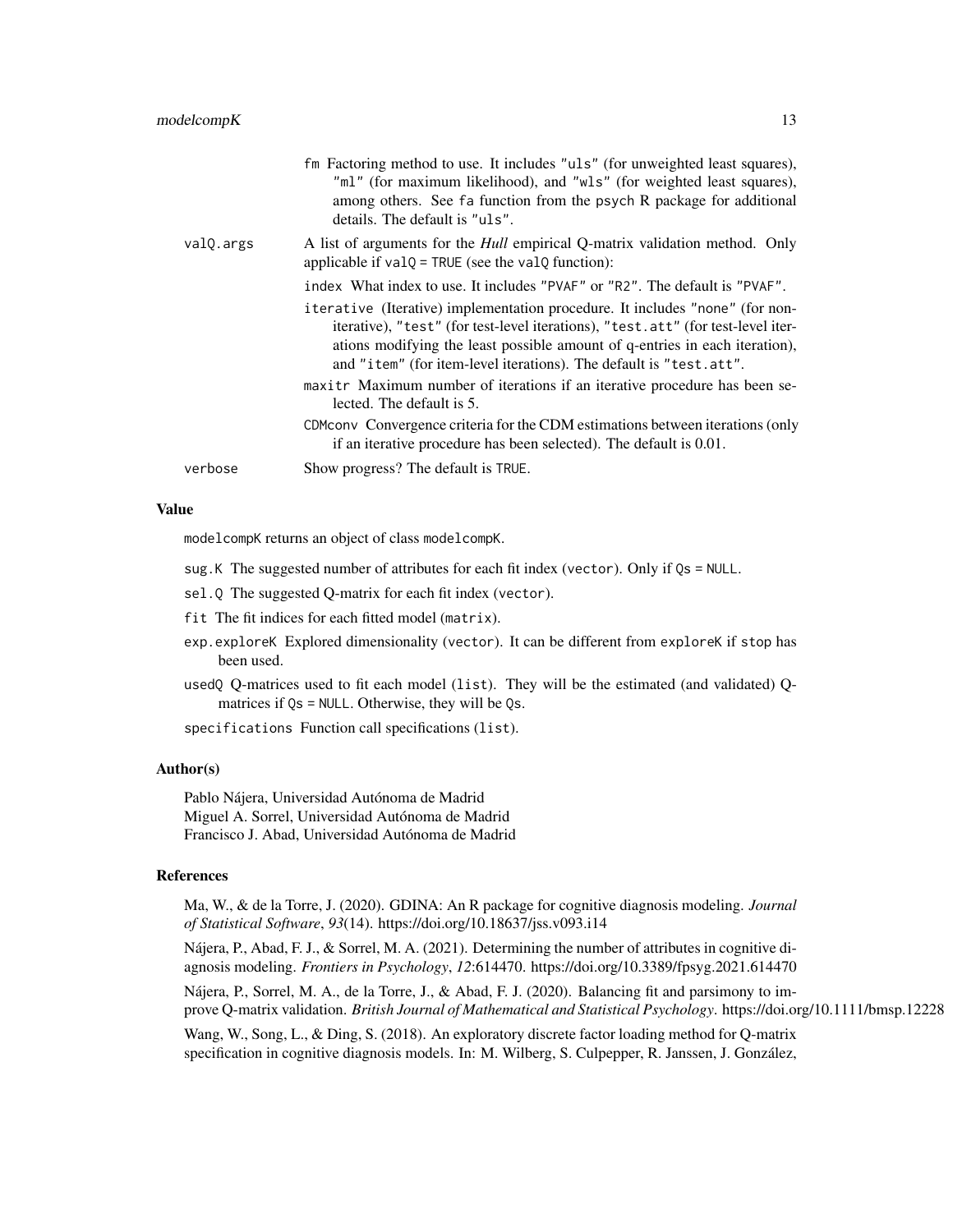<span id="page-13-0"></span>& D. Molenaar (Eds.), *Quantitative Psychology. IMPS 2017. Springer Proceedings in Mathematics & Statistics* (Vol. 233, pp. 351-362). Springer.

#### Examples

```
library(GDINA)
dat <- sim30GDINA$simdat
Q <- sim30GDINA$simQ
#-------------------------------------
# Assess dimensionality from CDM data
#-------------------------------------
mcK <- modelcompK(dat = dat, exploreK = 4:7, stop = "AIC", val.Q = TRUE, verbose = TRUE)
mcK$sug.K # Check suggested number of attributes by each fit index
mcK$fit # Check fit indices for each K explored
sug.Q <- mcK$usedQ[[paste0("K", mcK$sug.K["AIC"])]] # Suggested Q-matrix by AIC
sug.Q <- orderQ(sug.Q, Q)$order.Q # Reorder Q-matrix attributes
mean(sug.Q == Q) # Check similarity with the generating Q-matrix
#--------------------------------------------------
# Automatic fit comparison of competing Q-matrices
#--------------------------------------------------
true0 < -0missQ1 \leq -missQ(Q, .10, seed = 123)$miss.Q
missQ2 \leftarrow missQ(Q, .20, seed = 456)$miss.Q
missQ3 \leq -missQ(Q, .30, seed = 789)$miss.Q
Qs <- list(trueQ, missQ1, missQ2, missQ3)
mc \le modelcompK(dat = dat, Qs = Qs, verbose = TRUE)
mc$sel.Q # Best-fitting Q-matrix for each fit index
mc$fit # Check fit indices for each Q explored
```
orderQ *Reorder Q-matrix columns*

#### Description

Reorders Q-matrix columns according to a target matrix (e.g., another Q-matrix). Specifically, it provides a reordered Q-matrix which columns show the lowest possible average Tucker index congruent coefficient with the target columns. Reordering a Q-matrix is alike relabeling the attributes and it does not change the model. Useful for simulation studies (e.g., comparing a validated Qmatrix with the generating Q-matrix).

#### Usage

orderQ(Q, target)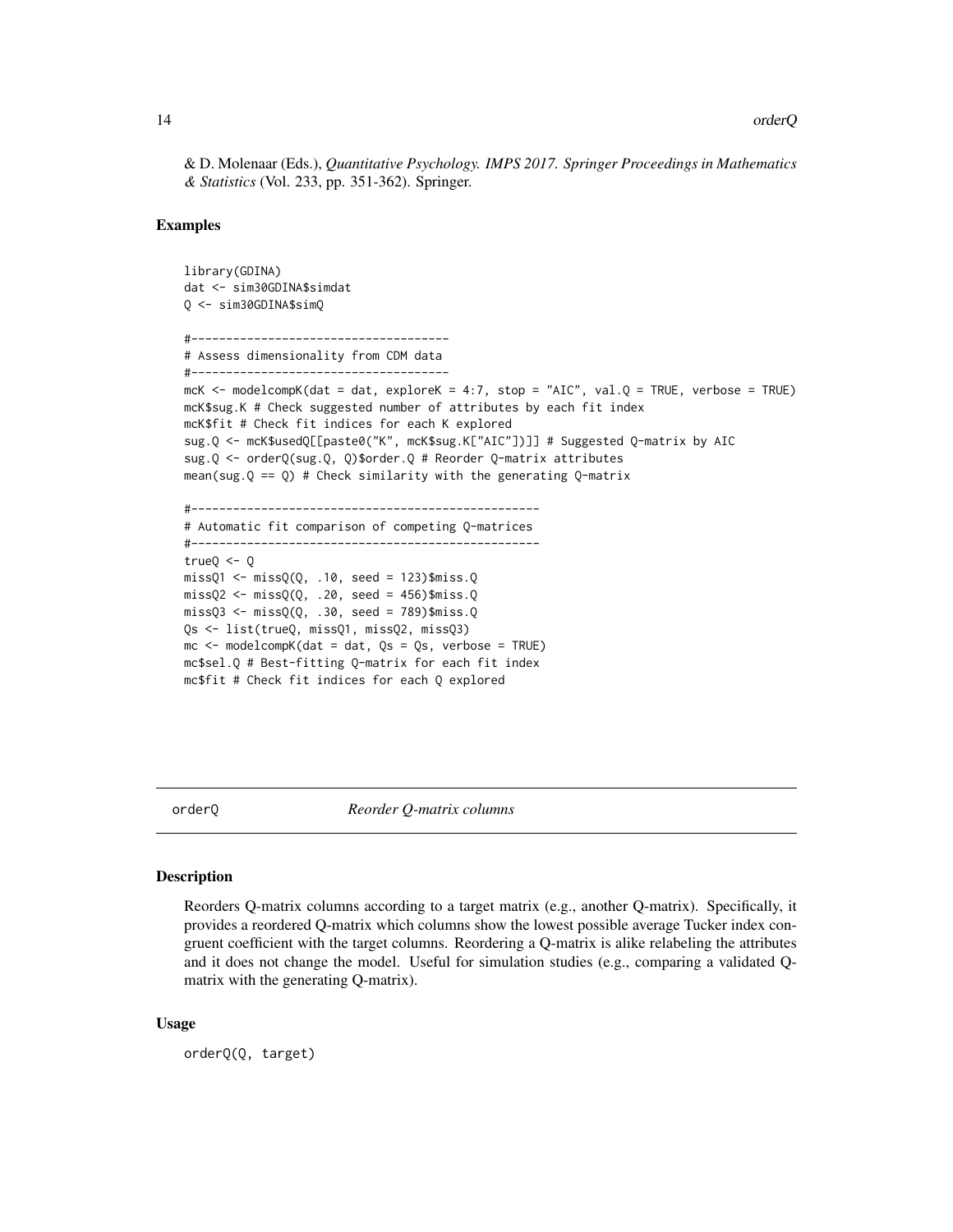#### <span id="page-14-0"></span> $p$ aK 15

## Arguments

|        | A <i>J</i> items x <i>K</i> attributes O-matrix (matrix or data, frame). This is the O-matrix<br>that will be reordered.   |
|--------|----------------------------------------------------------------------------------------------------------------------------|
| target | A <i>J</i> items x <i>K</i> attributes O-matrix (matrix or data, frame). This could be the<br>"true", generating Q-matrix. |

## Value

orderQ returns an object of class orderQ.

order.Q The reordered Q-matrix (matrix).

configs Comparison information between the different column configurations of the Q-matrix and the target Q-matrix, including the average absolute difference and the average Tucker index of factor congruence (matrix). The function will not look for all possible specifications if a perfect match is found.

specifications Function call specifications (list).

## Author(s)

Francisco J. Abad, Universidad Autónoma de Madrid Pablo Nájera, Universidad Autónoma de Madrid

## Examples

```
library(GDINA)
dat <- sim30GDINA$simdat
Q <- sim30GDINA$simQ
sugQ1 <- estQ(r = dat, K = 5) # Estimate Q-matrix
sugQ1$est.Q <- orderQ(sugQ1$est.Q, Q)$order.Q # Reorder Q-matrix attributes
mean(sugQ1$est.Q == Q) # Check similarity with the generating Q-matrix
```
paK *Parallel analysis - dimensionality assessment method*

## **Description**

Parallel analysis with column permutation (i.e., resampling) as used in Nájera, Abad, & Sorrel (2021). It is recommended to use principal components, Pearson correlations, and mean criterion (Garrido, Abad, & Ponsoda, 2013; Nájera, Abad, & Sorrel, 2021). The parallel analysis based on principal axis factor analysis is conducted using the fa.parallel function of the psych R package (Revelle, 2020). The tetrachoric correlations are efficiently estimated using the sirt R package (Robitzsch, 2020). The graph is made with the ggplot2 package (Wickham et al., 2020).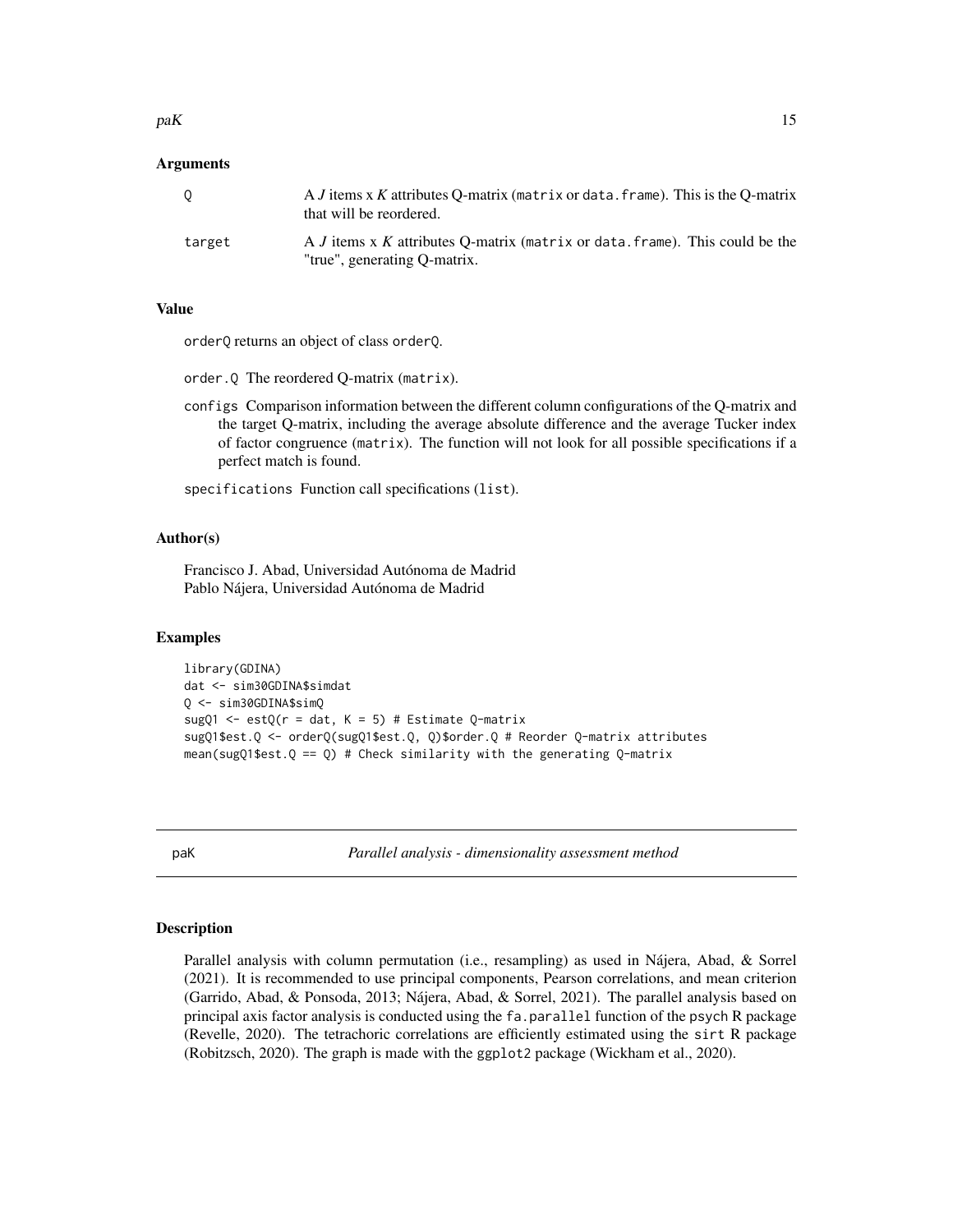```
paK(
  dat,
  R = 100,fa = "pc",cor = "both",
  cutoff = "mean",
  fm = "uls",plot = TRUE,
  verbose = TRUE,
  seed = NULL
\mathcal{L}
```
## Arguments

| dat     | A $N$ individuals x $J$ items (matrix or data. frame). Missing values need to be<br>coded as NA.                                                                                                                        |
|---------|-------------------------------------------------------------------------------------------------------------------------------------------------------------------------------------------------------------------------|
| R       | Number of resampled datasets (i.e., replications) to generate. The default is 100.                                                                                                                                      |
| fa      | Extraction method to use. It includes "pc" (for principal components analysis),<br>"fa" (for principal axis factor analysis), and "both". The default is "pc".                                                          |
| cor     | What type of correlations to use. It includes "cor" (for Pearson correlations),<br>"tet" (for tetrachoric/polychoric correlations), and "both". The default is<br>"both".                                               |
| cutoff  | What criterion to use as the cutoff. It can be "mean" (for the average generated<br>eigenvalues) or a value between 0 and 100 (for a percentile). A vector with<br>several criteria can be used. The default is "mean". |
| fm      | Factoring method to use. It includes "uls" (for unweighted least squares), "ml"<br>(for maximum likelihood), and "wls" (for weighted least squares), among oth-<br>ers. The default is "uls".                           |
| plot    | Print the parallel analysis plot? Note that the plot might be messy if many vari-<br>ants are requested. The default is TRUE.                                                                                           |
| verbose | progress. The default is TRUE.                                                                                                                                                                                          |
| seed    | A seed for obtaining consistent results. If NULL, no seed is used. The default is<br>NULL.                                                                                                                              |

## Value

paK returns an object of class paK.

sug.K The suggested number of attributes for each variant (vector).

e.values The sample and reference eigenvalues (matrix).

plot The parallel analysis plot. Only if plot = TRUE (plot).

specifications Function call specifications (list).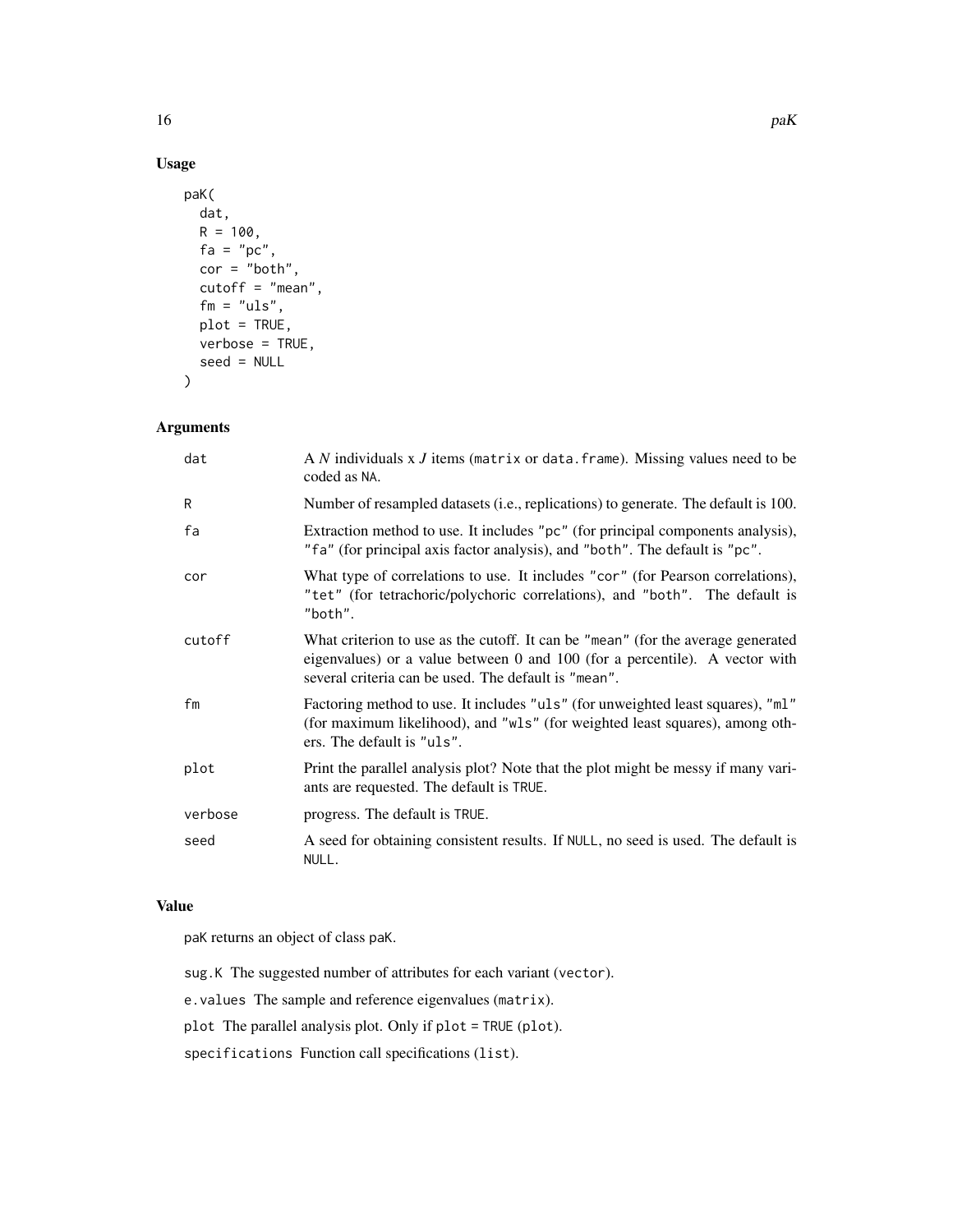## <span id="page-16-0"></span>valQ and 17 and 17 and 17 and 17 and 17 and 17 and 17 and 17 and 17 and 17 and 17 and 17 and 17 and 17 and 17 and 17 and 17 and 17 and 17 and 17 and 17 and 17 and 17 and 17 and 17 and 17 and 17 and 17 and 17 and 17 and 17

#### Author(s)

Pablo Nájera, Universidad Autónoma de Madrid Miguel A. Sorrel, Universidad Autónoma de Madrid Francisco J. Abad, Universidad Autónoma de Madrid

## References

Garrido, L. E., Abad, F. J., & Ponsoda, V. (2013). A new look at Horn's parallel analysis with ordinal variables. *Psychological Methods*, *18*, 454-474. https://doi.org/10.1037/a0030005

Nájera, P., Abad, F. J., & Sorrel, M. A. (2021). Determining the number of attributes in cognitive diagnosis modeling. *Frontiers in Psychology*, *12*:614470. https://doi.org/10.3389/fpsyg.2021.614470

Revelle, W. (2019). *psych: Procedures for Psychological, Psychometric, and Personality Research*. R package version 1.9.12. https://CRAN.R-project.org/package=psych.

Robitzsch, A. (2020). *sirt: Supplementary Item Response Theory Models*. R package version 3.9-4. https://CRAN.R-project.org/package=sirt.

Wickham, H., et al. (2020). *ggplot2: Create Elegant Data Visualisations Using the Grammar of Graphics*. R package version 3.3.2. https://CRAN.R-project.org/package=ggplot2.

## Examples

```
library(GDINA)
dat <- sim30GDINA$simdat
Q <- sim30GDINA$simQ
# In paK, R = 100 is recommended (R = 30 is here used for illustration purposes)
pa.K \le - paK(dat = dat, R = 30, fa = "pc", cutoff = c("mean", 95), plot = TRUE, seed = 123)
pa.K$sug.K # Check suggested number of attributes by each parallel analysis variant
pa.K$e.values # Check eigenvalues
pa.K$plot # Show parallel analysis plot
```
valQ *Empirical Q-matrix validation*

## Description

Empirical Q-matrix validation using the *Hull* method (Nájera, Sorrel, de la Torre, & Abad, 2020a). The procedure can be used either with the PVAF (de la Torre & Chiu, 2016) or McFadden's pseudo R-squared (McFadden, 1974). The PVAF is recommended (Nájera, Sorrel, de la Torre, & Abad, 2020a). Note that the pseudo R-squared might not be computationally feasible for highly dimensional Q-matrices, say more than 10 attributes. Different iterative implementations are available, such as the test-level implementation (see Terzi  $\&$  de la Torre, 2018), attribute-test-level implementation (Nájera, Sorrel, de la Torre, & Abad, 2020a), and item-level implementation (Nájera, Sorrel, de la Torre, & Abad, 2020b). If an iterative implementation is used, the GDINA R package (Ma & de la Torre, 2020) is used for the calibration of the CDMs.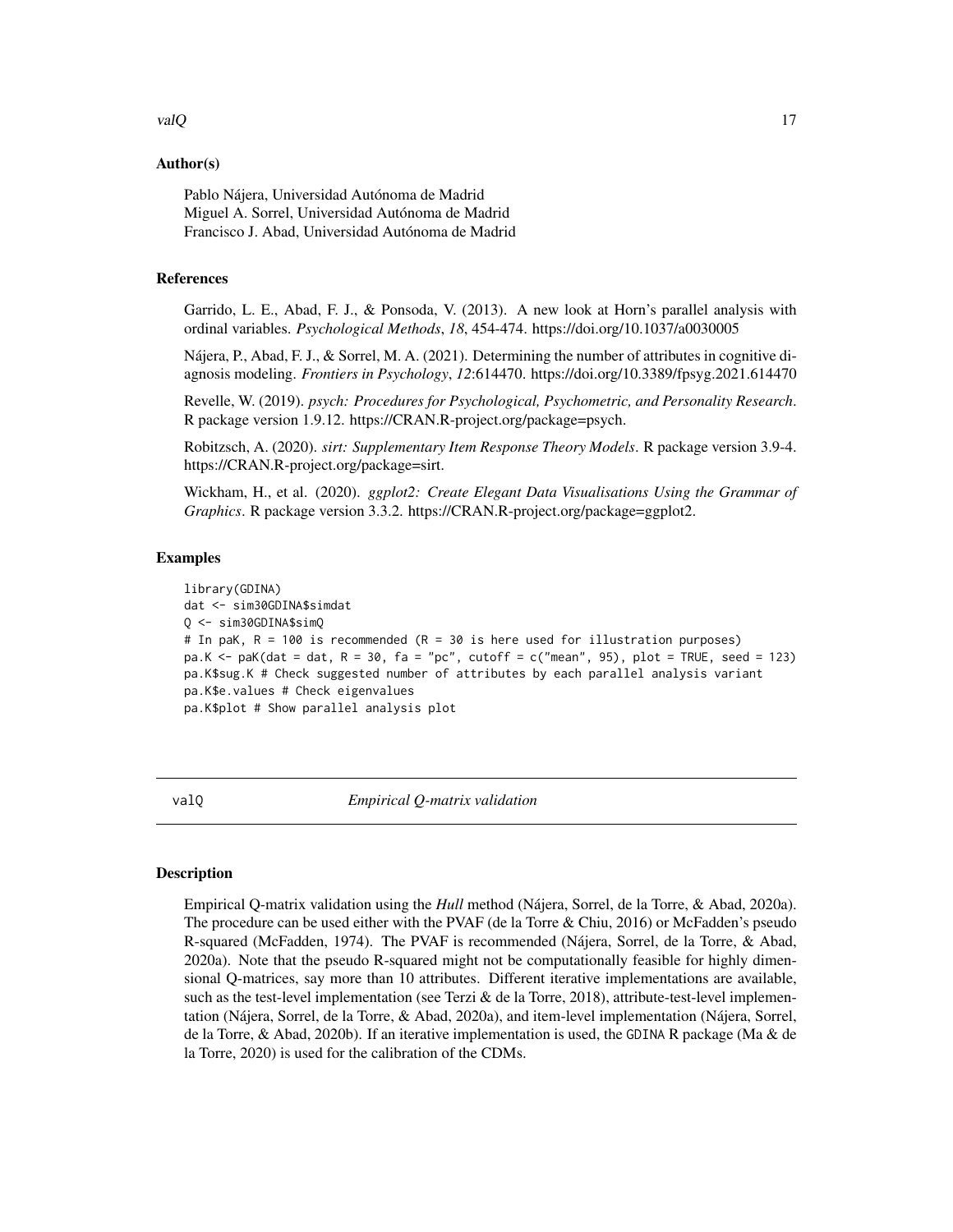```
valQ(
  fit,
  index = "PVAF",
  iterative = "test.att",
  emptyatt = TRUE,
  maxitr = 100,
 CDMconv = 1e-04,
  verbose = TRUE
)
```
## Arguments

| fit       | A G-DINA model fit object from the GDINA package (Ma $\&$ de la Torre, 2020).                                                                                                                                                                                                                                                                                                                                                                                                                              |
|-----------|------------------------------------------------------------------------------------------------------------------------------------------------------------------------------------------------------------------------------------------------------------------------------------------------------------------------------------------------------------------------------------------------------------------------------------------------------------------------------------------------------------|
| index     | What index to use. It includes "PVAF" or "R2". The default is "PVAF".                                                                                                                                                                                                                                                                                                                                                                                                                                      |
| iterative | (Iterative) implementation procedure. It includes "none" (for non-iterative),<br>"test" (for test-level iterations), "test.att" (for attribute-test-level), and "item"<br>(for item-level iterations). The default is "test.att".                                                                                                                                                                                                                                                                          |
| emptyatt  | Is it possible for the suggested Q-matrix to have an empty attribute (i.e., an<br>attribute not measured by any item)? Although rarely, it is possible for iterative<br>procedures to provide a suggested Q-matrix in which one or more attributes are<br>empty. This might indicate that the original Q-matrix had more attributes than<br>necessary. If FALSE, then at least one item (i.e., the one that is most likely) will<br>measure each attribute in the suggested Q-matrix. The default is TRUE. |
| maxitr    | Maximum number of iterations if an iterative procedure has been selected. The<br>default is 100.                                                                                                                                                                                                                                                                                                                                                                                                           |
| CDMconv   | Convergence criteria for the CDM estimations between iterations (only if an<br>iterative procedure has been selected). The default is 0.0001.                                                                                                                                                                                                                                                                                                                                                              |
| verbose   | Print information after each iteration if an iterative procedure is used. The de-<br>fault is TRUE.                                                                                                                                                                                                                                                                                                                                                                                                        |
|           |                                                                                                                                                                                                                                                                                                                                                                                                                                                                                                            |

## Value

valQ returns an object of class valQ.

sug.Q Suggested Q-matrix (matrix).

Q Original Q-matrix (matrix).

- sugQ.fit Several fit indices from the model obtained with the suggested Q-matrix (vector).
- index PVAF or pseudo R-squared (depending on which one was used) for each item (matrix).
- iter.Q Q-matrices used in each iteration (list). Provided only if an iterative procedure has been used.
- iter.index PVAF or pseudo R-squared (depending on which one was used) for each item in each iteration (list). Provided only if an iterative procedure has been used.
- n.iter Number of iterations used (double). Provided only if an iterative procedure has been used.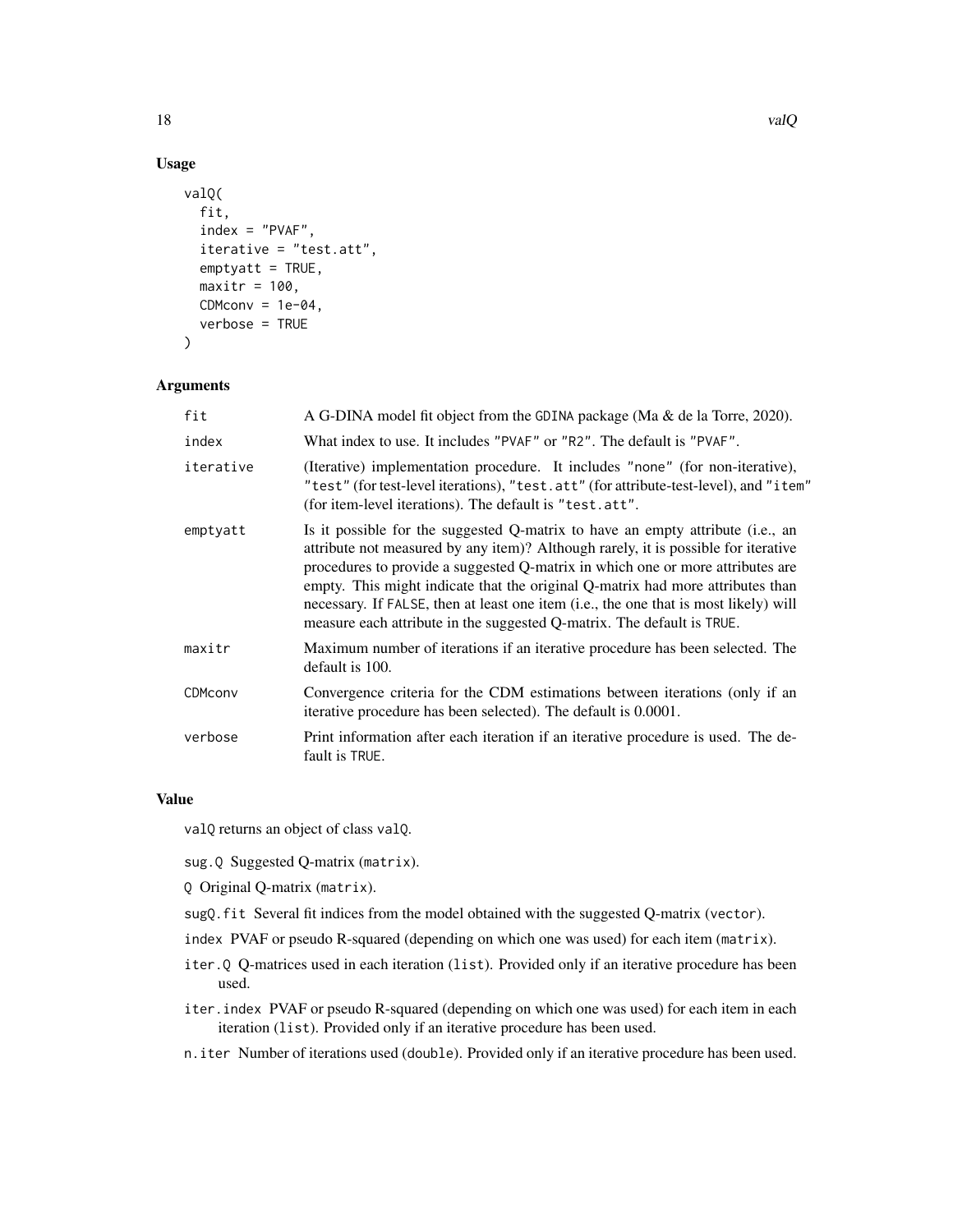convergence Convergence information (double). It can be 1 (convergence), 2 (lack of convergence: maximum number of iterations achieved), 3 (lack of convergence: empty attribute obtained), and 4 (lack of convergence: loop Q-matrices). Provided only if an iterative procedure has been used.

time Initial and finish time (vector).

time.used Total computation time (difftime).

specifications Function call specifications (list).

## Author(s)

Pablo Nájera, Universidad Autónoma de Madrid Miguel A. Sorrel, Universidad Autónoma de Madrid Francisco J. Abad, Universidad Autónoma de Madrid

## References

de la Torre, J., & Chiu, C.-Y. (2016). A general method of empirical Q-matrix validation. *Psychometrika*, *81*, 253-273. https://doi.org/10.1007/s11336-015-9467-8

Ma, W., & de la Torre, J. (2020). GDINA: An R package for cognitive diagnosis modeling. *Journal of Statistical Software*, *93*(14). https://doi.org/10.18637/jss.v093.i14

McFadden, D. (1974). Conditional logit analysis of qualitative choice behavior. In P. Zarembka (Ed.), *Frontiers in Economics* (pp. 105-142). Academic Press.

Nájera, P., Sorrel, M. A., de la Torre, J., & Abad, F. J. (2020a). Balancing fit and parsimony to improve Q-matrix validation. *British Journal of Mathematical and Statistical Psychology*. https://doi.org/10.1111/bmsp.12228

Nájera, P., Sorrel, M. A., de la Torre, J., & Abad, F. J. (2020b). Improving robustness in Q-matrix validation using an iterative and dynamic procedure. *Applied Psychological Measurement*, *46*, 431- 446. https://doi.org/10.1177/0146621620909904

Terzi, R., & de la Torre, J. (2018). An iterative method for empirically-based Q-matrix validation. *International Journal of Assessment Tools in Education*, *5*, 248-262. https://doi.org/10.21449/ijate.407193

## Examples

```
library(GDINA)
dat <- sim30GDINA$simdat
Q <- sim30GDINA$simQ # Generating Q-matrix
miss.Q \le missQ(Q = Q, qjk = .30, retainJ = 5, seed = 123)$miss.Q # Misspecified Q-matrix
fit <- GDINA(dat, miss.Q) # GDINA object
sug.Q <- valQ(fit = fit, verbose = TRUE) # Hull method for Q-matrix validation
mean(sug.Q$sug.Q == Q) # Check similarity with the generating Q-matrix
```